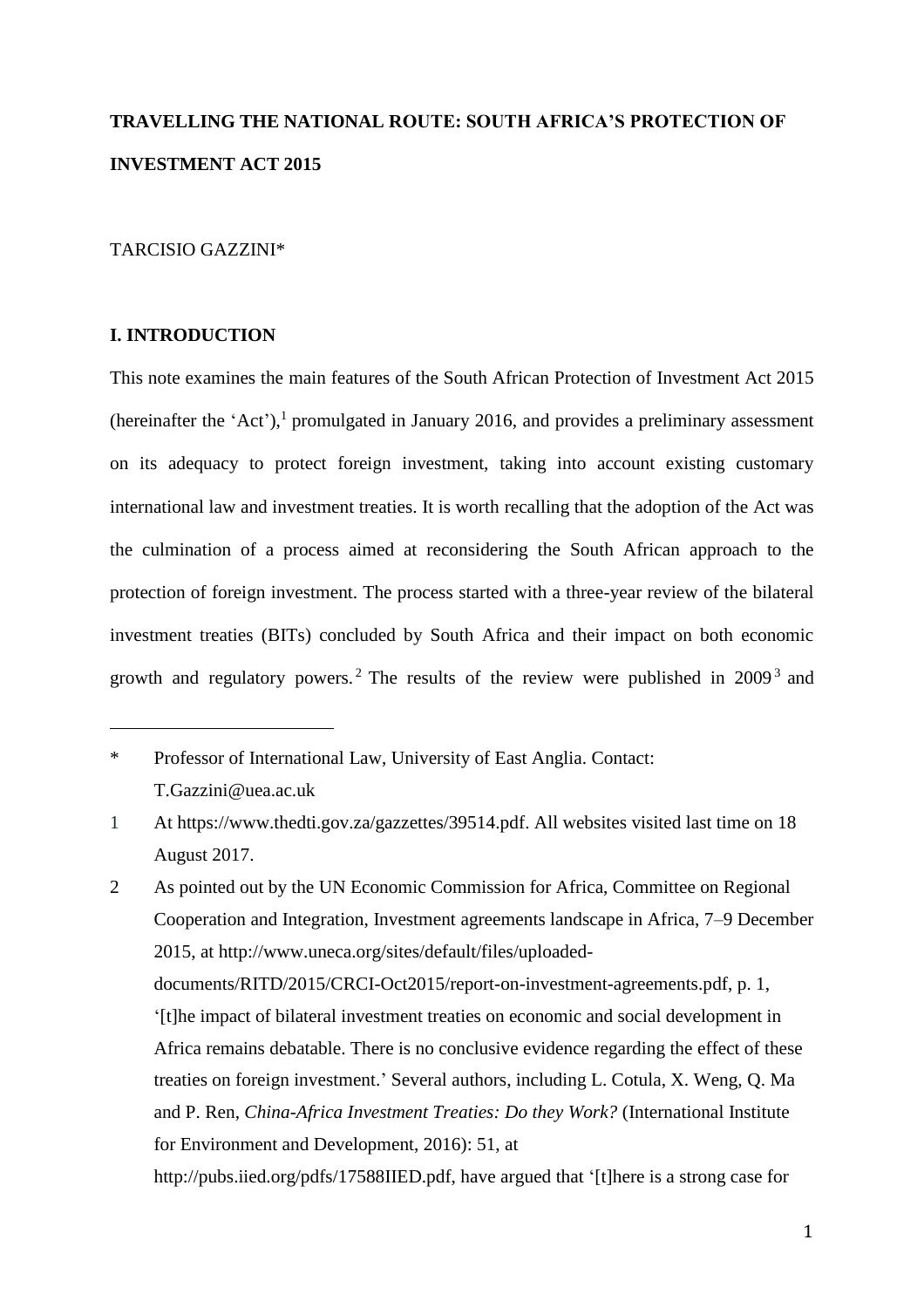revealed that 'the current system [had] open[ed] the door for narrow commercial interests to subject matters of vital national interest to unpredictable international arbitration that may constitute direct challenges to legitimate, constitutional and democratic policy-making.' <sup>4</sup> At the international level, the government of South Africa has terminated nine BITs with European countries (Austria, Belgium and Luxembourg Economic Union, Denmark, France, Germany, Italy, the Netherlands, Spain, Switzerland and the United Kingdom), thus reducing the number of BITs in force to 14, according to the UNCTAD database.<sup>5</sup> The fact that only BITs with European countries were terminated was described as incidental due to their expiration dates.<sup>6</sup> More BITs are reportedly in the process of termination.<sup>7</sup>

<span id="page-1-0"></span>African governments to conduct rigorous reviews of the performance of their investment treaties, including both costs and benefits.'

 $\overline{a}$ 

- 3 South Africa Department of Trade and Industry, *Bilateral Investment Policy Framework Review*, General Notice 961, Government Gazette 32386 (7 July 2009).
- 4 X. Carim, 'Lessons from South Africa's BITs review', VALE Columbia FDI Perspectives, No. 109, 25 November 2013, at [http://ccsi.columbia.edu/files/2013/10/No\\_109\\_-\\_Carim\\_-\\_FINAL.pdf.](http://ccsi.columbia.edu/files/2013/10/No_109_-_Carim_-_FINAL.pdf) See also R. Davies, Minister of Trade and Industry, 2007 UNCTAD's Investment Policy Framework for Sustainable Development in Geneva, at [http://www.dti.gov.za/delegationspeechdetail.jsp?id=2506.](http://www.dti.gov.za/delegationspeechdetail.jsp?id=2506)
- 5 Russian Federation, Nigeria, South Korea, Cuba, China, Mauritius, Argentina, Iran, Senegal, Greece, Sweden, Finland, Italy and Zimbabwe. See [http://investmentpolicyhub.unctad.org.](http://investmentpolicyhub.unctad.org/)
- 6 See Department of Trade and Industry, Responses to Submissions, 16 September 2015, at

http://www.samed.org.za/Filemanager/userfiles/Promotion%20and%20Protection%20of %20Investment%20Bill%20%20Department%20response%20to%20submissions%20.p df.

7 According to an unofficial list provided by South Africa's Department of International Relations and Cooperation as per 12 February 2016 (on file with author), notice of termination was given by South Africa with regard to the BITs with Italy, Greece, Cuba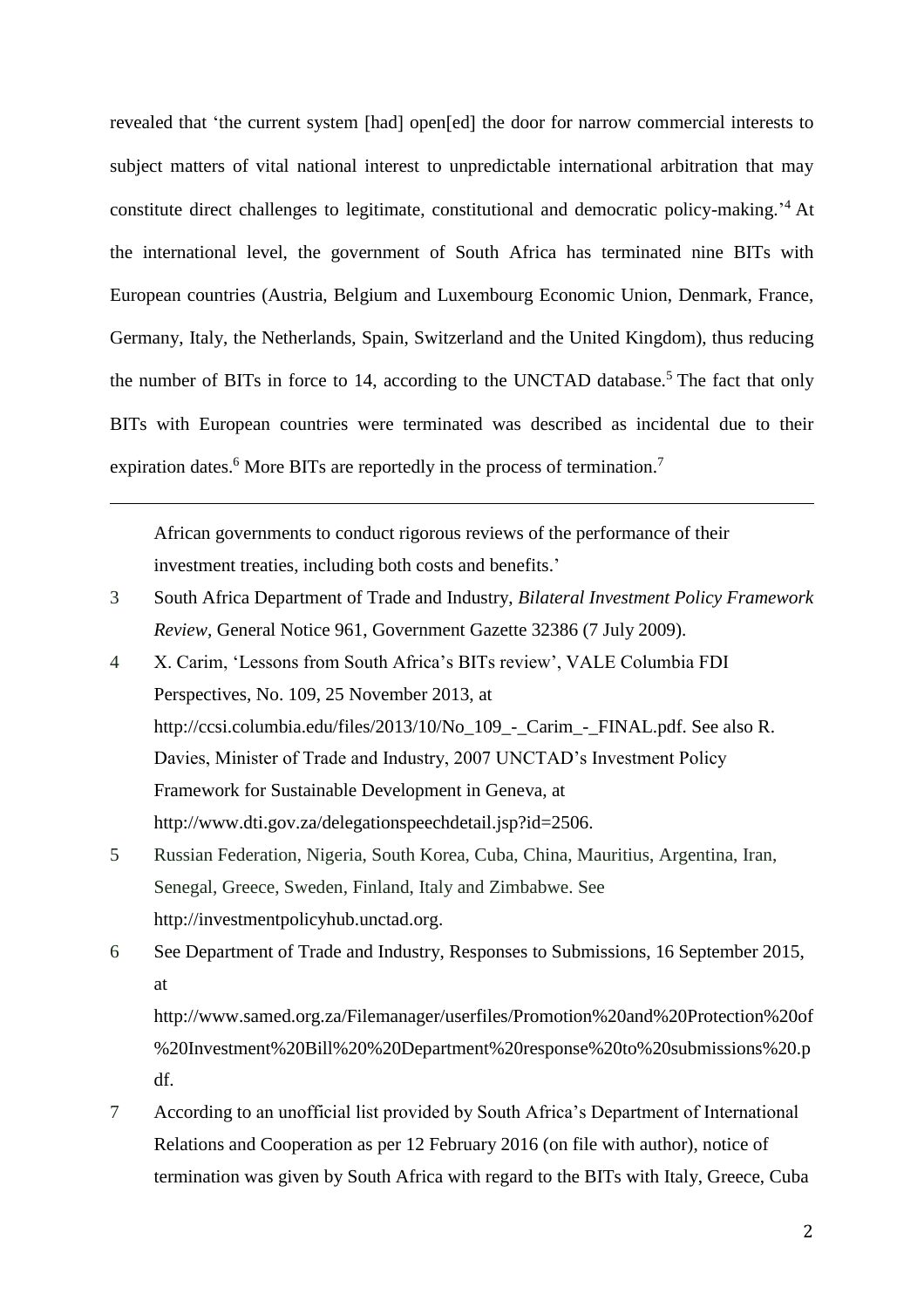At the domestic level, a draft of the investment act was published in October 2013 and open to public comment. It ignited a hot debate between the government and the different stakeholders.<sup>8</sup> The bill was then formally introduced in the National Assembly on 22 July 2015 under the title 'Promotion and Protection of Investment Bill' and eventually promulgated in the final form on 15 December under the final title which dropped the reference to 'promotion'. It consists of 16 articles (including the last three on practical matters and transitional arrangements) and its structure is broadly modelled after traditional BITs, although it presents macroscopic differences compared to them, both substantially and procedurally.

### **II. CONTENT OF THE ACT**

## **A. Definition of Investment**

 $\overline{a}$ 

The Act contains a rather sophisticated definition of investment composed of three categories. Under Section 2.1, an investment is:

(a) any lawful enterprise established, acquired or expanded by an investor in accordance with the laws of the Republic, committing resources of economic value over a reasonable period of time, in anticipation of profit;

and Finland. On South African investment treaty practice and policy, see E. C. Schlemmer, 'An overview of South Africa's bilateral investment treaties and investment policy', 31 *ICSID Review* (2016): 167–93.

8 Among the numerous reactions, see European Union Chamber of Commerce and Industry in Southern Africa, 'The promotion and protection of Investment Bill 2013', August 2015, at http://static1.squarespace.com/static/55f93ec2e4b0d99faf1aef57/t/56091fcce4b08574a5 b910be/1443438540876/EU+Chamber+of+Commerce\_Parliamentary+Submission\_Inv estment+Bill\_Shorter\_ . . .pdf.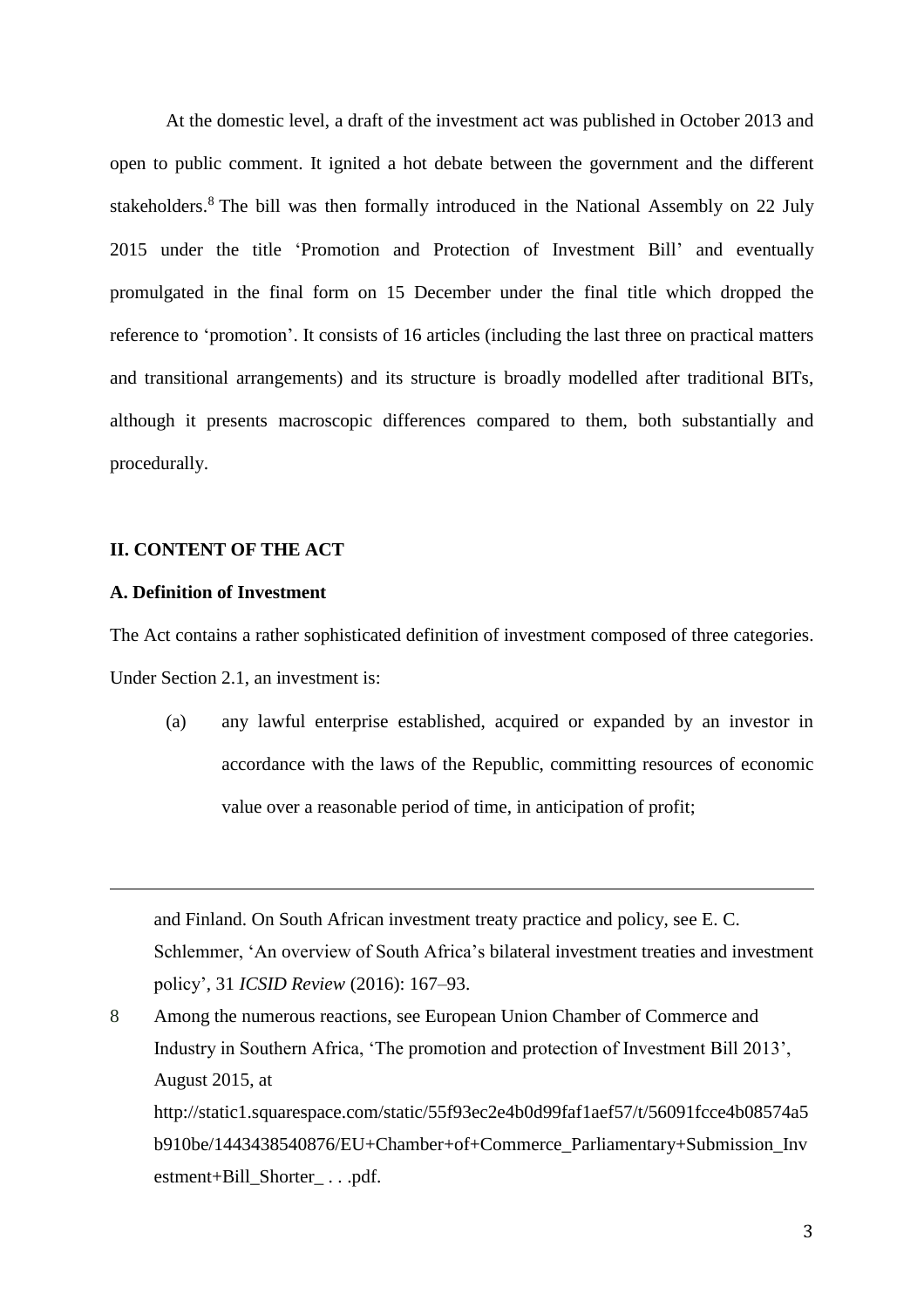- (b) the holding or acquisition of shares, debentures or other ownership instruments of such an enterprise; or
- (c) the holding, acquisition or merger by such an enterprise with another enterprise outside the Republic to the extent that such holding, acquisition or merger with another enterprise outside the Republic, has an effect on an investment contemplated by paragraphs (a) and (b) in the Republic.

Category (a) is reminiscent of the so-called *Salini* test, based on three elements of the notion of investment, namely 'contributions, certain duration of performance of the contract and a participation in the risks of the transaction'.<sup>9</sup> Interestingly, no mention is made of the contribution to the development of the host state, which some arbitral tribunals have considered as an additional requirement for the purpose of the definition of investment.<sup>10</sup>

Section 2.2 further provides a comprehensive but non-exhaustive list of assets. The term 'assets', which is presumably used here as synonymous with 'resources' under section 2.1, includes: (a) shares, stocks, debentures, securities or other equity instruments of the enterprise or another enterprise; (b) a debt security of another enterprise; (c) loans to an enterprise; (d) movable or immovable property or other property rights such as mortgages, liens or pledges; (e) claims to money or to any performance under contract having a financial value; (f) copyrights, know how, goodwill or intellectual property rights such as patents, trademarks, industrial designs and trade names; (g) returns such as profits, dividends, royalties or income yielded by an investment; or (h) rights or concessions conferred by law or under contract, including licences to cultivate, extract or exploit natural resources.

<sup>9</sup> *Salini Costruttori S.p.A. and Italstrade S.p.A.* v. *Morocco*, ICSID ARB/00/4, Jurisdiction, 31 July 2001, para. 52 *in fine*.

<sup>10</sup> See, for instance, *Helnan International Hotels A/S* v. *Egypt*, ICSID ARB/05/19, Jurisdiction, 17 October 2006, para. 77.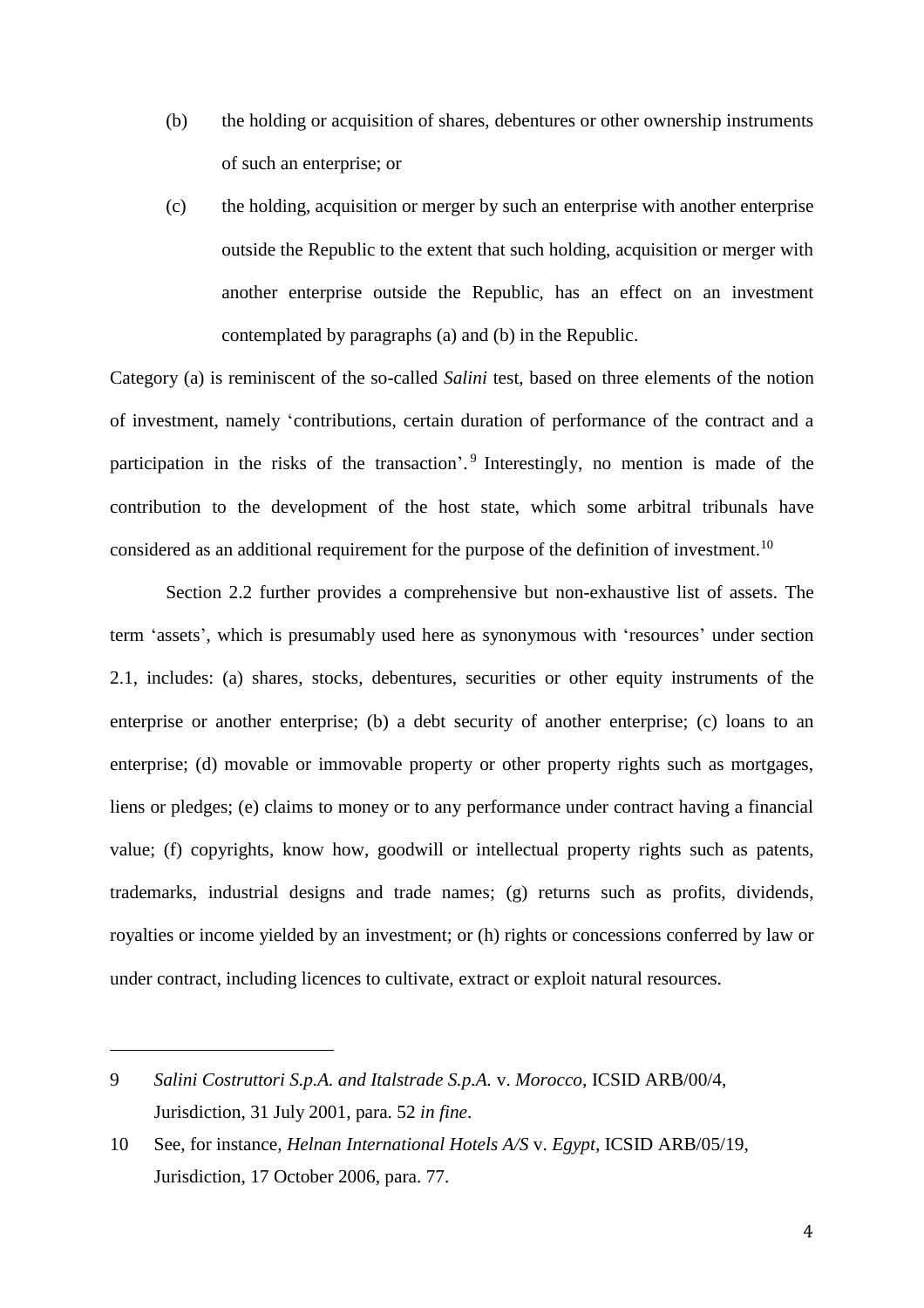The Act does not contain any precise definition of investor. Instead, section 1 laconically defines it in a rather circular manner as an enterprise making an investment. The definition of investor is completed by that of 'enterprise', which clarifies that the Act protects both natural and legal persons, regardless of their incorporation in South Africa. Since nationality is irrelevant for the purpose of the substantive protection granted under the Act, there seems to be no need for a definition of investor similar to those that can be found in investment treaties. However, the nationality of foreign investors is relevant for the purpose of international arbitration between South Africa and the home state, even if such mechanism – whose recourse has been rather exceptional in foreign investment law –is not mandatory under section 13(5) of the Act.

#### **B. General Provisions**

The Act's aims are threefold as enunciated in section 4. First, it purports to protect investment in accordance with and subject to the Constitution, with a view to striking a balance between the rights and interests of the different stakeholders. Second, it affirms and safeguards the sovereign right of South Africa to regulate investments in the public interest. Third, it confirms the application to all investments made in South Africa of the Bill of Rights in the Constitution as well as of all relevant laws.

Section 3 of the Act, which deals with the interpretation of the Act, is an intriguing provision. It provides that the Act must be interpreted and applied in accordance with its purposes, the Constitution – including the *interpretation* of the Bill of Rights, customary international law and international law, governed respectively in sections 39, 232 and 233 of the Constitution – as well as relevant international treaties to which South Africa is or becomes a party.

Section 39 (Interpretation of Bill of Rights) reads: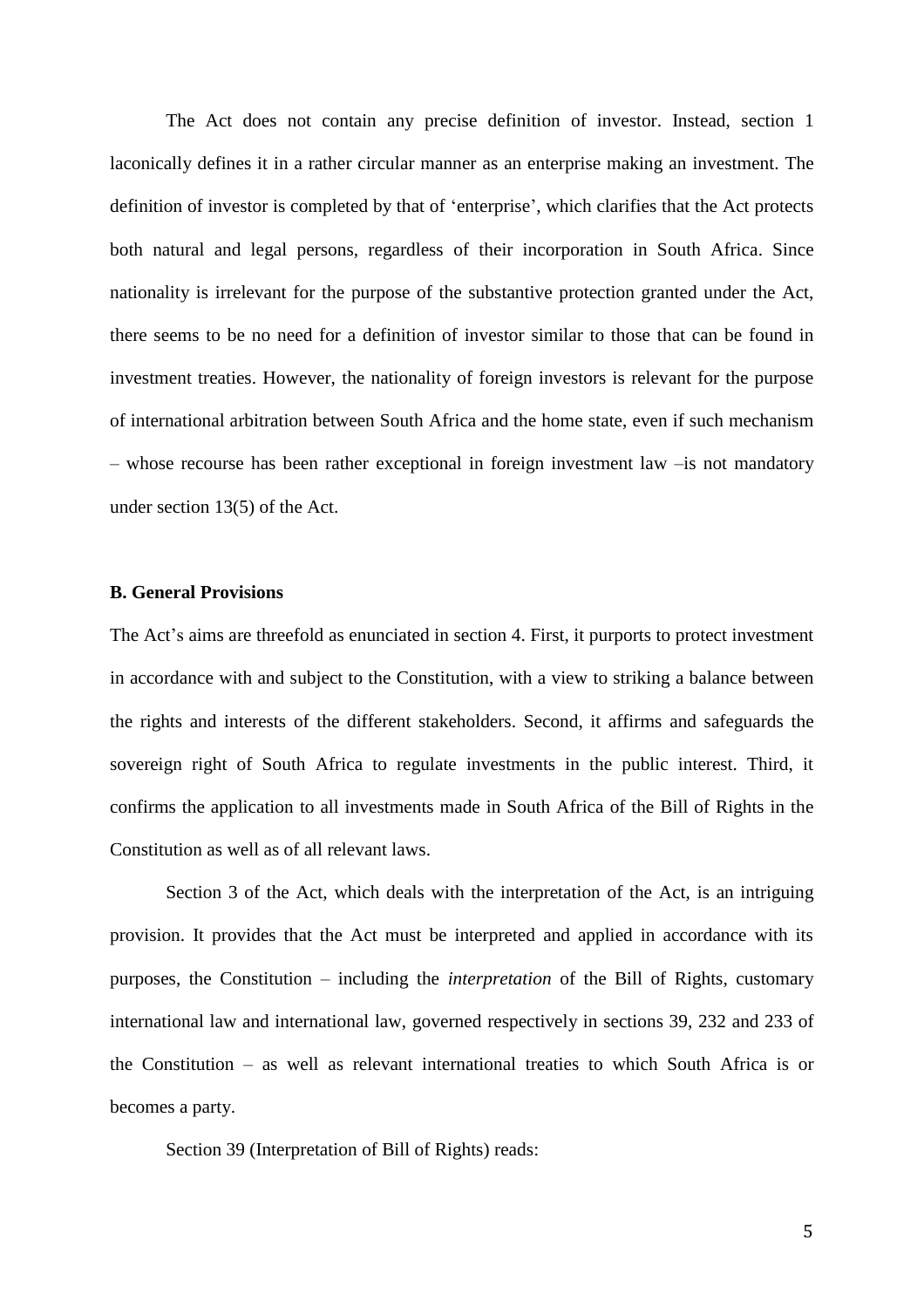- 1. When interpreting the Bill of Rights, a court, tribunal or forum (a) *must* promote the values that underlie an open and democratic society based on human dignity, equality and freedom; (b) *must* consider international law; and (c) *may* consider foreign law.
- 2. When interpreting any legislation, and when developing the common law or customary law, every court, tribunal or forum must promote the spirit, purport and objects of the Bill of Rights. $11$

Section 232 deals with the legal status of customary international law in the South African legal system and establishes that customary international law is law in the Republic unless it is inconsistent with the Constitution or an Act of Parliament.

Interestingly, section 3 of the Act does not contain any reference to section 231.4 of the Constitution, the equivalent for international treaties of section 232. Section 231.4 states that international treaties become law in the Republic when enacted into law by national legislation, whereas self-executing provisions contained in international treaties approved by the Parliament are considered as law of the Republic, provided they are not inconsistent with the Constitution or an Act of the Parliament.

According to section 233, finally, when interpreting any legislation, South African courts must prefer any reasonable interpretation of the legislation that is consistent with international law over any alternative interpretation that is inconsistent with it.

The Act applies to all investments falling within the definition of section 2, or, using the terminology of section 5 of the Act, 'to all investments made in accordance with the requirements set out in Section 2'. It also provides that all investments must be established in accordance with domestic law (section 7.1) and clearly excludes any pre-establishment rights (section 7.2).

<sup>11</sup> Emphasis added.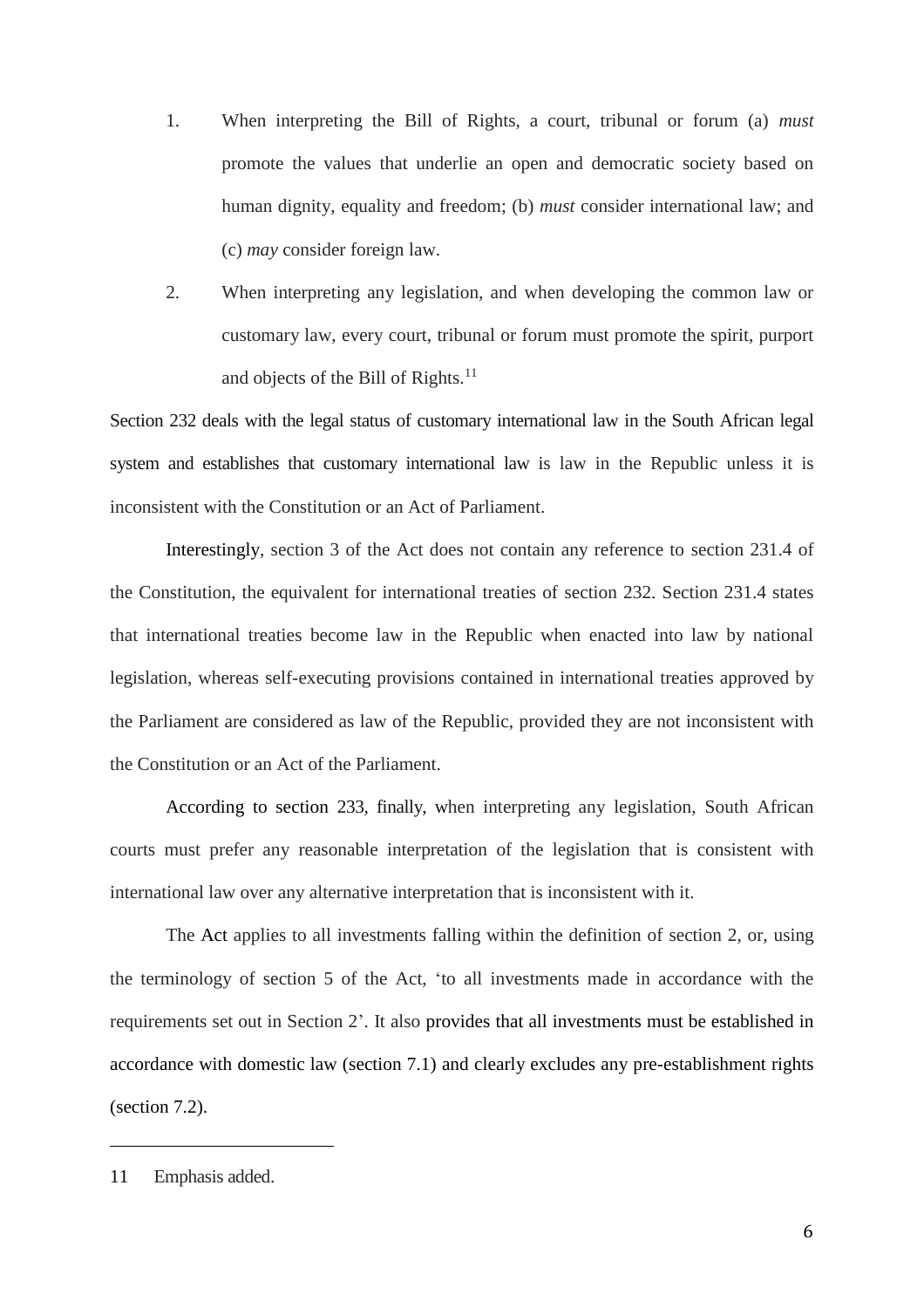## **C. Substantive Rules**

 $\overline{a}$ 

The catalogue of provisions on investment protection of the Act is limited to five. Under section 6, the government must ensure that 'administrative, legislative and judicial processes do not operate in a manner that is arbitrary or that denies administrative and procedural justice' to investors in accordance with the Constitution and relevant legislation. In spite of the absence of any reference to fairness apart from fair public hearing before a court, the section is titled 'Fair administrative treatment' (without any mention of administrative and judicial treatment).

The standard embodied in section 6, which did not appear in the draft submitted in July, is essentially national and based on the prohibition of arbitrary treatment and on denial of administrative and procedural justice as provided in domestic legislation. It is then further substantiated by three *renvois* to Articles 32 to 34 of the Constitution, concerning, respectively, the right to be given written reasons and administrative review, the right to access to government-held information and the right to a fair public hearing before a court or another independent and partial tribunal or forum.

Reminiscent of the so-called Calvo doctrine, <sup>12</sup> section 8.1 (National treatment) provides that foreign investors cannot be treated less favourably than domestic investors in like circumstances. Section 8.2 offers a non-exhaustive list of elements that have to be taken into account in order to establish the existence of 'like circumstances', such as (a) the effect of the foreign investment on the Republic and the cumulative effects of all investments; (b) the sector that the foreign investments are in; (c) the aim of any measure relating to foreign

<sup>12</sup> On the clause, see, in particular, C. Schreuer, 'Calvo's grandchildren: the return of local remedies in investment arbitration', 4 *Law and Practice of International Courts and Tribunals* (2005): 1–17.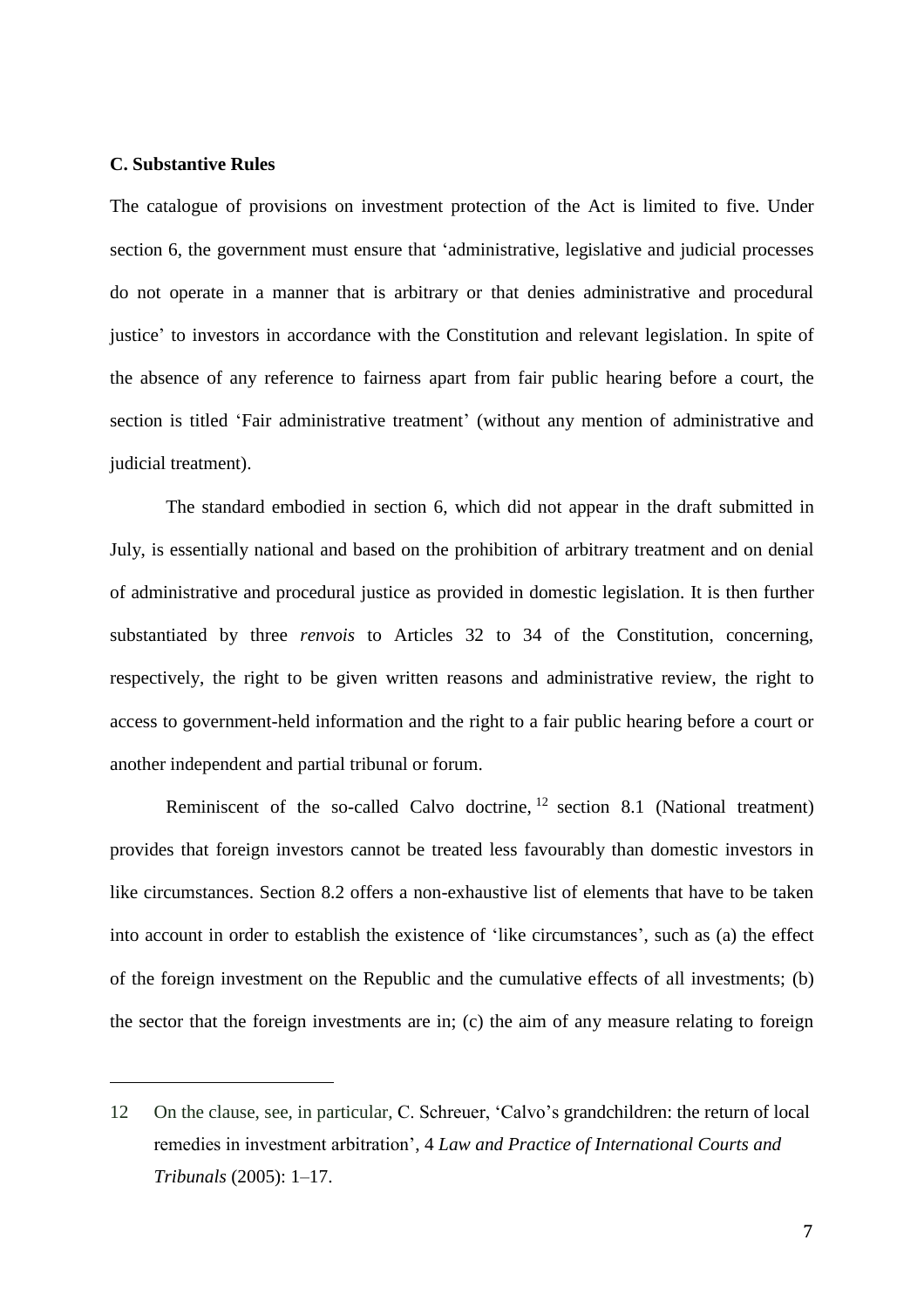investments; (d) factors relating to the foreign investor or the foreign investment in relation to the measure concerned; (e) the effect on third persons and the local community; (f) the effect on employment; and (g) the direct and indirect effect on the environment.

Yet, the scope of application of the national treatment is significantly reduced by the express exclusion of the extension to foreign investors of preferences or privileges resulting, *inter alia*, from (a) government procurement processes; (b) public subsidies and grants; (c) the promotion of equality or advancement of historically disadvantaged persons, promotion of cultural heritage, indigenous knowledge and related biological resources, or national heritage; and (d) the assistance for or development of small and medium businesses or new industries (section 8.4).

Under section 9 South Africa must ensure the physical security of foreign investors 'as may be generally provided to domestic investors in accordance with minimum standard of treatment of customary international law (MSCIL) and subject to available resources and capacity'.

The Act contains a section reminiscent of, yet significantly different from the other key provision normally found in investment treaties, namely expropriation. Section 10 of the Act confines itself to extending to foreign investors the right to property protected under section 25 of the Constitution, a rather complex provision of more than 350 words.<sup>13</sup> Section

<sup>13</sup> Section 25 (Property) reads:

<sup>1.</sup> No one may be deprived of property except in terms of law of general application, and no law may permit arbitrary deprivation of property. 2. Property may be expropriated only in terms of law of general application (a) for a public purpose or in the public interest; and (b) subject to compensation, the amount of which and the time and manner of payment of which have either been agreed to by those affected or decided or approved by a court. 3. The amount of the compensation and the time and manner of payment must be just and equitable, reflecting an equitable balance between the public interest and the interests of those affected, having regard to all relevant circumstances, including (a) the current use of the property; (b)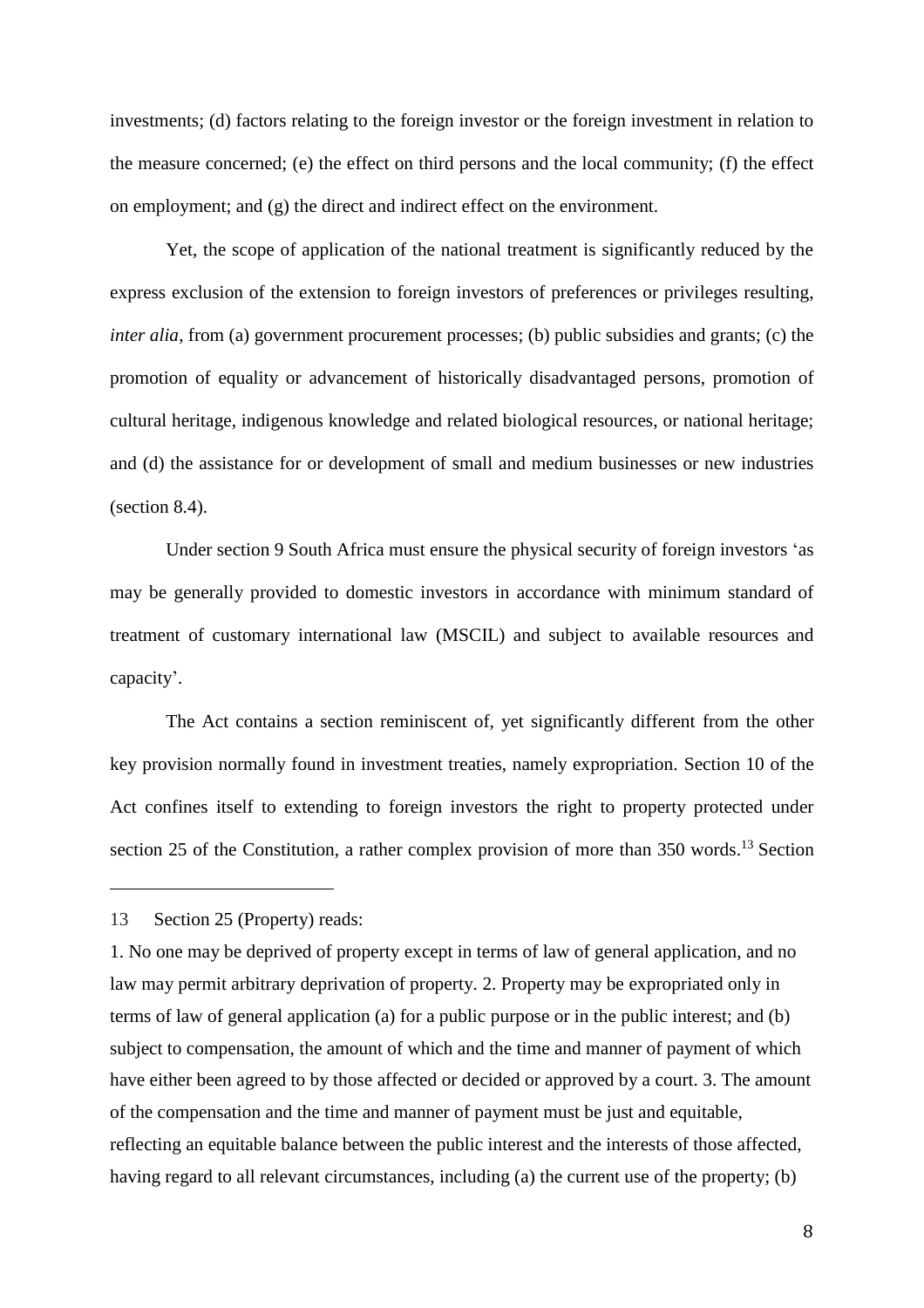25 indicates, *inter alia*, the requirements that are to be satisfied in the case of expropriation: (a) no one may be deprived of property except in terms of law of general application; (b) no law may permit arbitrary deprivation of property; (c) property may be expropriated only for a public purpose or in the public interest, which includes land reform and equitable access to all South Africa's natural resources; and (d) expropriation entails the obligation to pay just and equitable compensation fixed, in case of disagreement, by a domestic court and reflecting an equitable balance between the public interest and the interests of those affected, having regard to all relevant circumstances.

Section 25 of the Constitution further clarifies, *inter alia*, that the state *must* take reasonable legislative and other measures, within its available resources, to foster conditions

 $\overline{a}$ 

the history of the acquisition and use of the property; (c) the market value of the property; (d) the extent of direct state investment and subsidy in the acquisition and beneficial capital improvement of the property; and (e) the purpose of the expropriation. 4. For the purposes of this section (a) the public interest includes the nation's commitment to land reform, and to reforms to bring about equitable access to all South Africa's natural resources; and (b) property is not limited to land. 5. The state must take reasonable legislative and other measures, within its available resources, to foster conditions which enable citizens to gain access to land on an equitable basis. 6. A person or community whose tenure of land is legally insecure as a result of past racially discriminatory laws or practices is entitled, to the extent provided by an Act of Parliament, either to tenure which is legally secure or to comparable redress. 7. A person or community dispossessed of property after 19 June 1913 as a result of past racially discriminatory laws or practices is entitled, to the extent provided by an Act of Parliament, either to restitution of that property or to equitable redress. 8. No provision of this section may impede the state from taking legislative and other measures to achieve land, water and related reform, in order to redress the results of past racial discrimination, provided that any departure from the provisions of this section is in accordance with the provisions of section 36(1). 9. Parliament must enact the legislation referred to in subsection (6).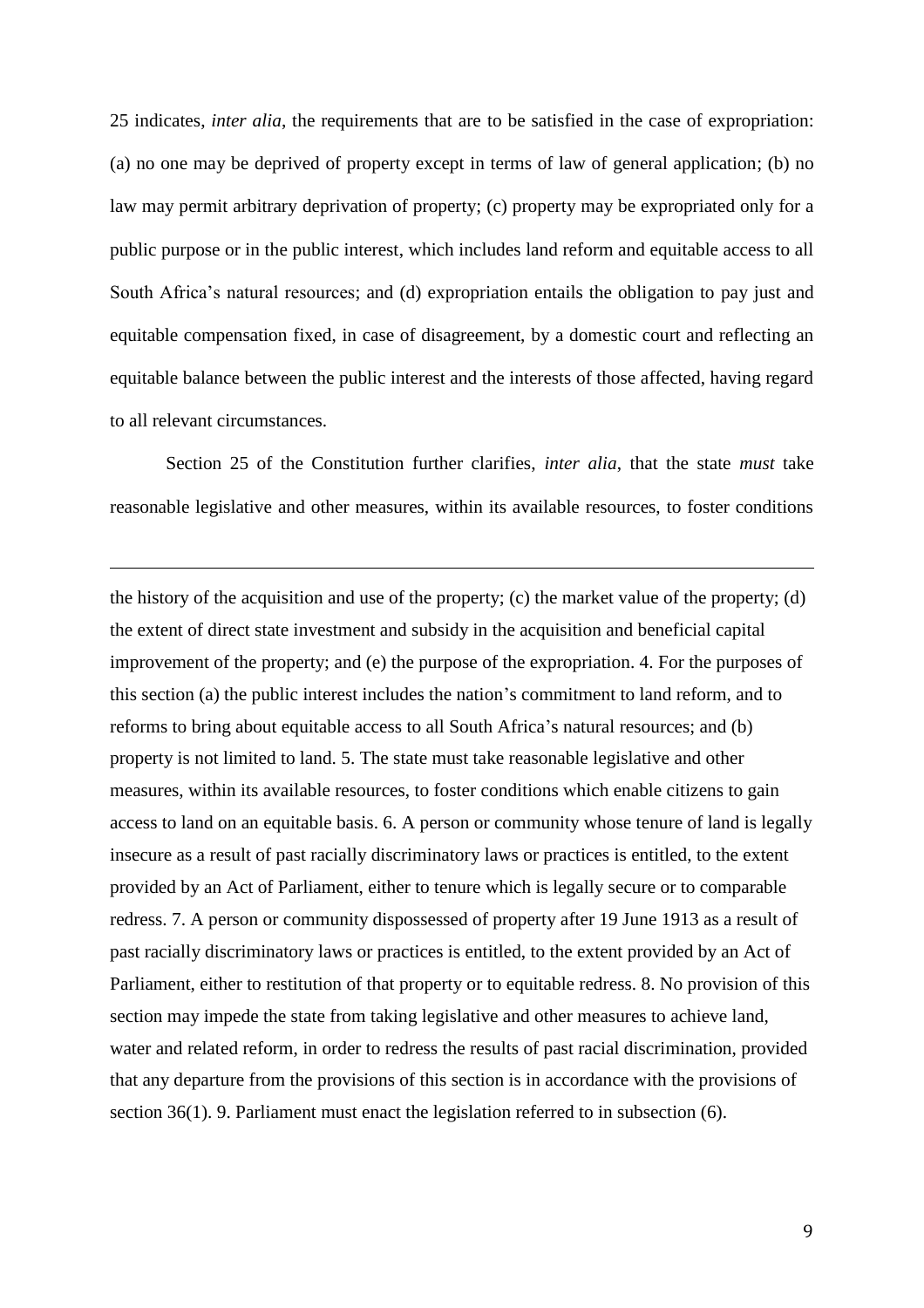which enable citizens to gain access to land on an equitable basis, and that nothing in section 9 prevents the state from taking legislative and other measures to achieve land, water and related reform in order to redress the results of past racial discrimination.

The final substantive provision relates to the right of foreign investors to repatriate funds, subject to taxation and other applicable legislation (section 11).

### **D. Right to Regulate**

A key provision of the Act is section 12 (Right to regulate) providing in paragraph 1 that nothing in the Act precludes the adoption by the government, in accordance with the Constitution and applicable legislation, of measures concerning, *inter alia*: (a) redressing historical, social and economic inequalities and injustices; (b) upholding the basic values and principles governing the public administration; (c) upholding the rights guaranteed in the Constitution; (d) promoting and preserving cultural heritage and practices, indigenous knowledge and biological resources related thereto, or national heritage; (e) fostering economic development, industrialisation and beneficiation; (f) achieving the progressive realisation of socio-economic rights; or (g) protecting the environment and the conservation and sustainable use of natural resources.

Furthermore, under paragraph 2 of section 12, the government or any organ of state may take measures that are necessary to comply with international obligations related to international peace and security, or the protection of security interests, including the financial stability of the Republic.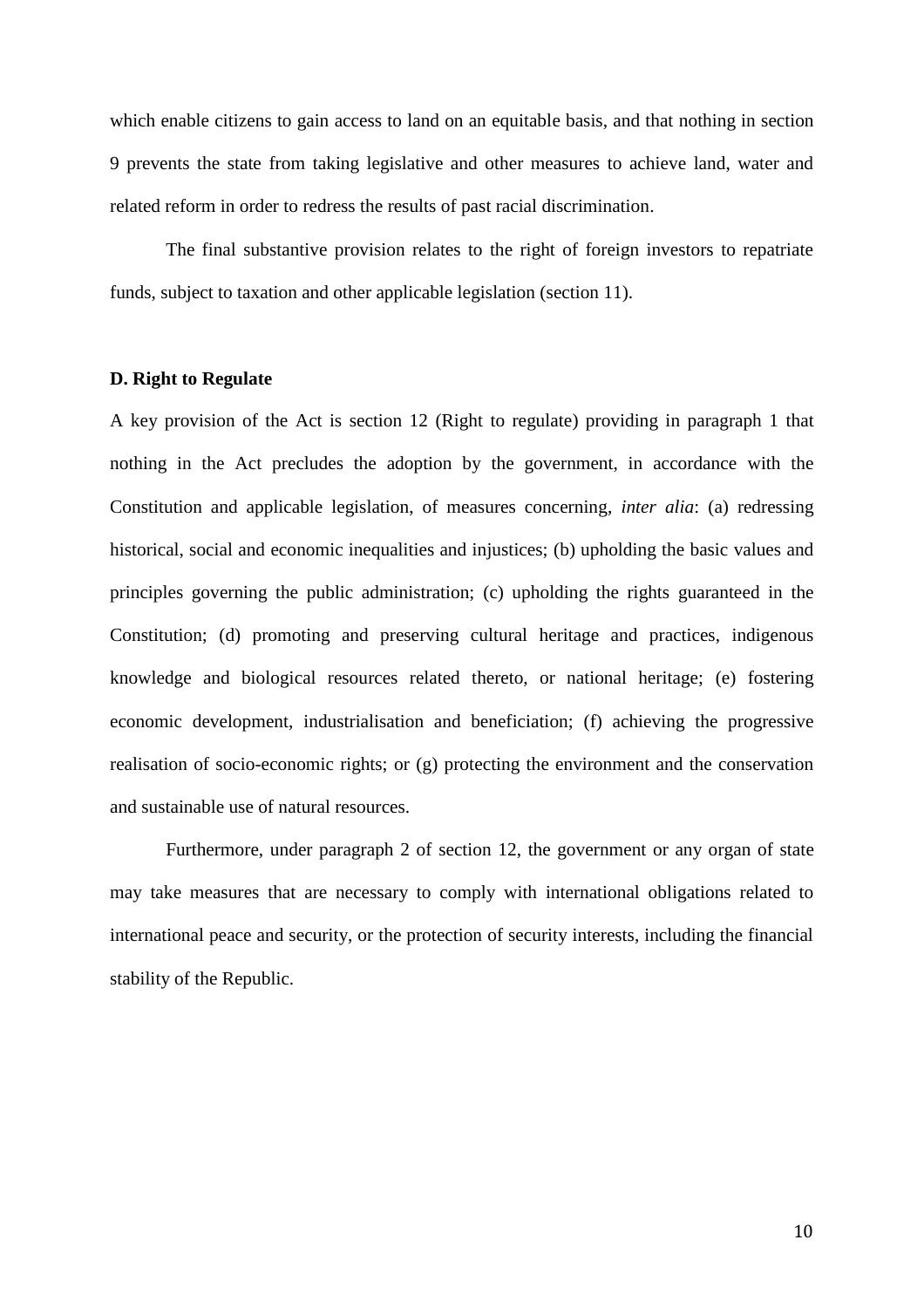## **E. Procedural Provisions**

With regard to the settlement of disputes between the investor and the government, the Act makes available to the former two types of domestic remedies. Within six months of 'becoming aware of the dispute', the investor may request the Department of Trade and Industry (TDI) 'to facilitate the resolution of such dispute by appointing a mediator' (section 13.1). Under section 13.2, the mediator is appointed by the government and the investor from a list maintained by the DTI, or in the absence of such a list from individuals proposed by either party. If the DTI is party to the dispute, the parties *may* jointly request the Judge President of one of the divisions of the High Court to appoint a mediator.

Alternatively, under section 13.4 and subject to applicable legislation, an investor, upon becoming aware of a dispute, 'is not precluded from approaching any competent court, independent tribunal or statutory body within the Republic for the resolution of a dispute relating to an investment.'

The Act also foresees the possibility of arbitration between South Africa and the national state of the investor in respect of investments covered by this Act. In this case, the government *may* consent to international arbitration, subject to the exhaustion of domestic remedies. In considering such a request, the government must respect the administrative processes set out in section 6 of the Act (Fair and administrative treatment).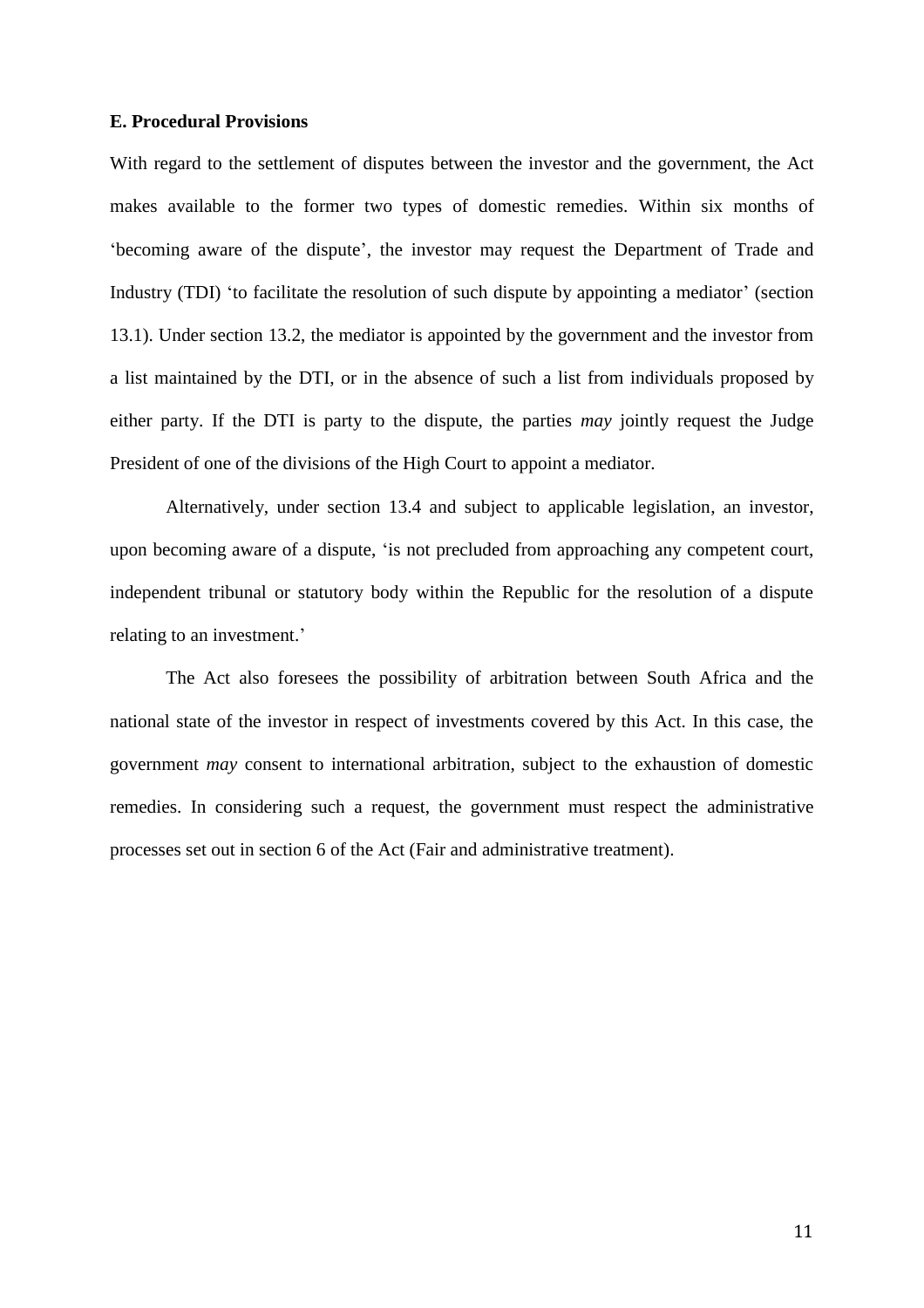## **III. PRELIMINARY ASSESSMENT OF THE ACT**

 $\overline{a}$ 

<span id="page-11-0"></span>The Act is a strong response to the perceived inadequacy of investment treaties which have attracted growing criticism for three main reasons. <sup>14</sup> First and in spite of some recent interesting developments and with significant exceptions, $15$  these treaties remain manifestly unbalanced in favour of the investor, to the point that in *Spyridon* v. *Romania*, the Tribunal candidly admitted that the BIT between Greece and Romania 'imposes no obligation on investors, only on contracting States'. <sup>16</sup> Second, investment treaties are often perceived by the host state as unduly restricting its regulatory powers and its capacity to pursue its social and economic policies. Third, investment arbitration is not considered as offering adequate guarantees in terms of legitimacy, transparency and coherence.

The disaffection for investment treaties, combined with the lack of clear evidence that investment treaties increase the flow of foreign investments and stimulate economic growth, $17$ has pushed several states to reconsider their approach to the legal protection of such

<sup>14</sup> For a balanced assessment of these treaties, see G. Van Harten, 'Five justifications for investment treaties: a critical discussion', 2 *Trade Law and Development* (2010): 1–32.

<sup>15</sup> See, for example, Supplementary Act Adopting Community Rules on Investment and the Modalities for its Implementation within ECOWAS, 19 December 2008, at [http://www.privatesector.ecowas.int/en/III/Supplementary\\_Act\\_Investment.pdf;](http://www.privatesector.ecowas.int/en/III/Supplementary_Act_Investment.pdf) or the BIT concluded between Morocco and Nigeria on 3 December 2016 (not yet in force), see T. Gazzini, 'Nigeria and Morocco move towards a "new generation" of bilateral investment treaties', *EJIL Talk!*, May 2017, http://www.ejiltalk.org.

<sup>16</sup> *Spyridon* v. *Romania*, ICSID ARB/06/1, Award, 7 December 2011, para. 871.

<sup>17</sup> UNCTAD, *The Impact of International Investment Agreements on Foreign Direct Investment: An Overview of Empirical Studies 1998–2014*, Issues Note, Working Draft, September 2014, available at http://investmentpolicyhub.unctad.org/Upload/Documents/unctad-web-diae-pcb-2014- Sep%2024.pdf.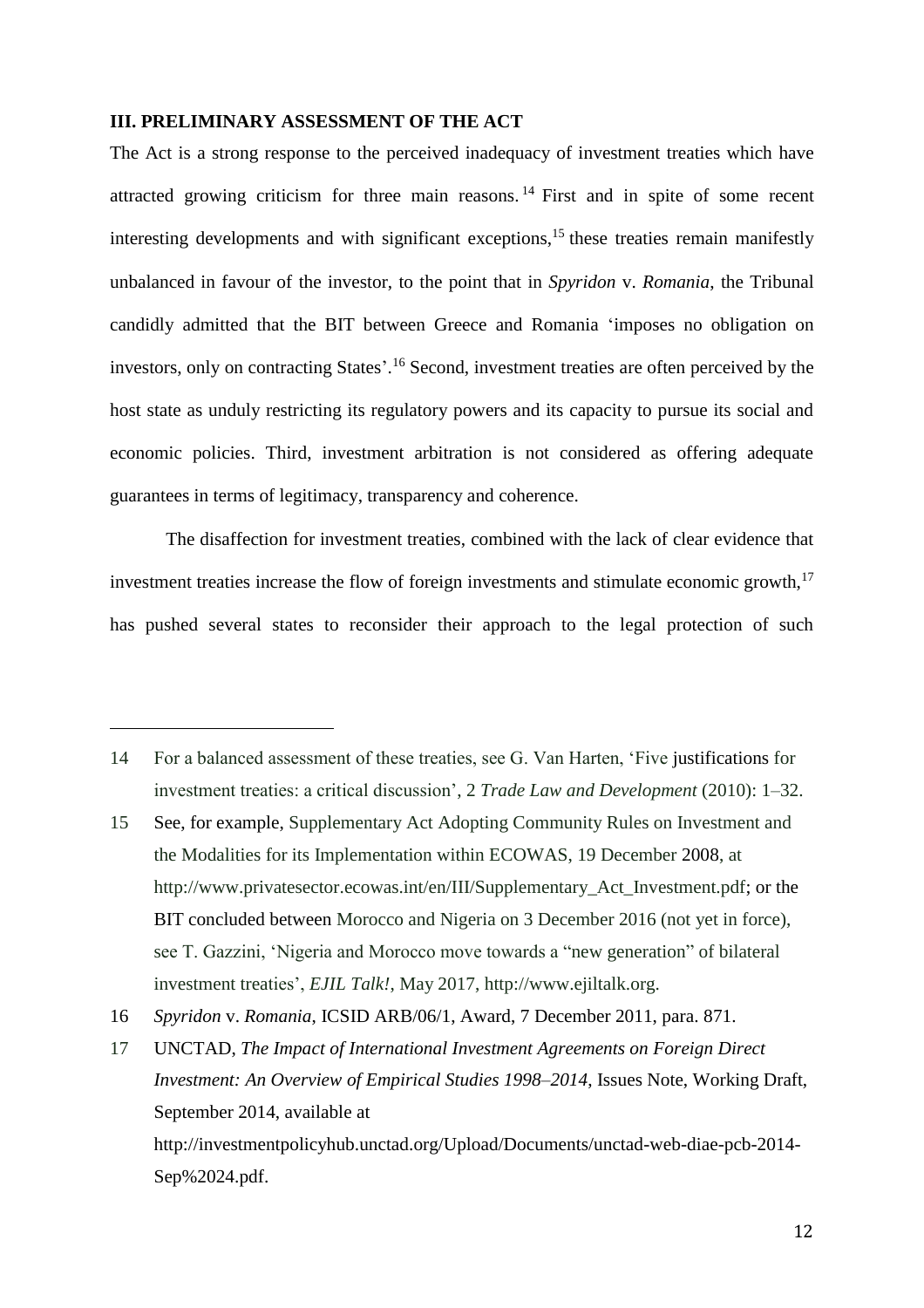investments. States are increasingly reluctant to conclude new BITs.<sup>18</sup> Some states have opted for a revision of their treaty models with a view to striking a better balance between the rights and obligations of the host state and foreign investors, to properly preserving the policy space of the latter and to revising the remedies available to the investor, with the possible express provision for counter-claims put forward by states.<sup>19</sup> Other states have preferred to conclude facilitation agreements which radically downgrade the substantive protection of foreign investment and do not provide for judicial or arbitral proceedings against the host state.<sup>20</sup>

The South African government has opted for a different route based on the assumption that domestic legislation is more appropriate than international legal instruments to regulate foreign investment.

The Act is firmly anchored to the Constitution, as is evident first in sections 3 and 4. The first section indicates that it must be interpreted, *inter alia*, in accordance with the Constitution. The second enunciates its objectives and subsection (a) eloquently provides that foreign investments are to be protected 'in accordance with and subject to the Constitution'. The Act also contains several references and *renvois* to the Constitution, most prominently with regard to section 6 (Fair administrative treatment), Section 10 (Right to property) and Section 12 (Right to regulate).

The choice to move away from international treaties in favour to a domestic piece of legislation solidly pegged to the Constitution is an interesting compromise. Domestic

 $\overline{a}$ 

19 See, most notably, the new Indian BIT model, at http://finmin.nic.in/the\_ministry/dept\_eco\_affairs/investment\_division/ModelBIT\_Anne x.pdf. See also the 2016 BIT between Morocco and Nigeria, *supra*, note [15.](#page-11-0) 20 See, for example, Cooperation and Investment Facilitation Treaties (CFITs) recently

concluded by Brazil and Mozambique, at http:/[/www.itamaraty.gov.br/index.%20php?option=com\\_content&view=article&id=85](http://www.itamaraty.gov.br/index.%20php?option=com_content&view=article&id=8511&catid=42&Itemid=280&lang=pt-BR) [11&catid=42&Itemid=280&lang=pt-BR.](http://www.itamaraty.gov.br/index.%20php?option=com_content&view=article&id=8511&catid=42&Itemid=280&lang=pt-BR)

13

<sup>18</sup> Only 25 BITs have entered into force since 1 January 2014.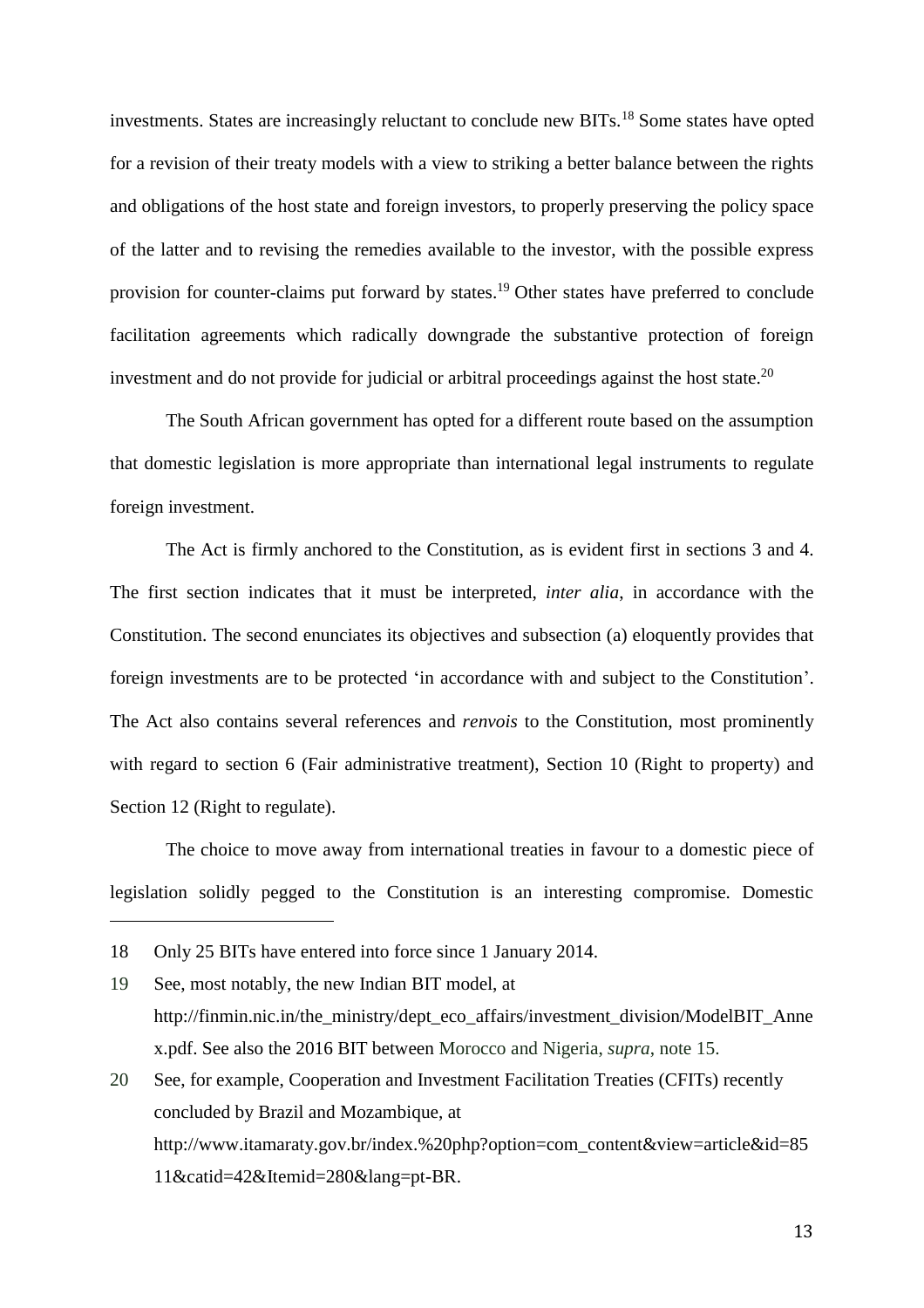legislation unavoidably exposes foreign investors to greater risks and instability as the legislator may at any time amend the legal rules whereas modifying a treaty requires the agreement of all parties. Pegging the Act to the Constitution, however, significantly mitigates such exposure due to the rigidity of the Constitution, which can be modified only in accordance with a more complex procedure.<sup>21</sup> Yet the Acts and the Constitution itself make several references to other pieces of domestic legislation, thus paving the way to the 'ordinary' legislative intervention to complete and elaborate on the rules contained in the Act and the Constitution. It is also possible that the consistency of the ordinary legislation with the Constitution is disputed. Here the risks foreign investors are exposed to become more important.

With regard to the substantive provisions, the Act does not impose any new obligations upon the investor. The only obligation expressly mentioned in the Act is the obligation to comply with domestic law, which needless to say exists regardless of any express provision.<sup>22</sup> From this perspective the legislator has preferred to include in the Act several references to domestic legislation rather than to insert in the Act any obligations for the investors like those that have slowly found their way into investment treaties, such as obligations on transparency, access to documents, consultation, corporate social responsibility, corruption or social and environmental impact assessment.<sup>23</sup>

<sup>21</sup> See section 74 (Bills amending the Constitution).

<sup>22</sup> In *Parkerings-Compagniet AS* v. *Lithuania*, ICSID ARB/05/8, Award, 11 September 2007, para. 332, for instance, the Tribunal pointed out that '[i]t is each State's undeniable right and privilege to exercise its sovereign legislative power. A State has the right to enact, modify or cancel a law at its own discretion.'

<sup>23</sup> See, for instance, Chapter III of ECOWAS Supplementary Act on Foreign Investment, or the 2016 BIT between Morocco and Nigeria, *supra*, note [15.](#page-11-0)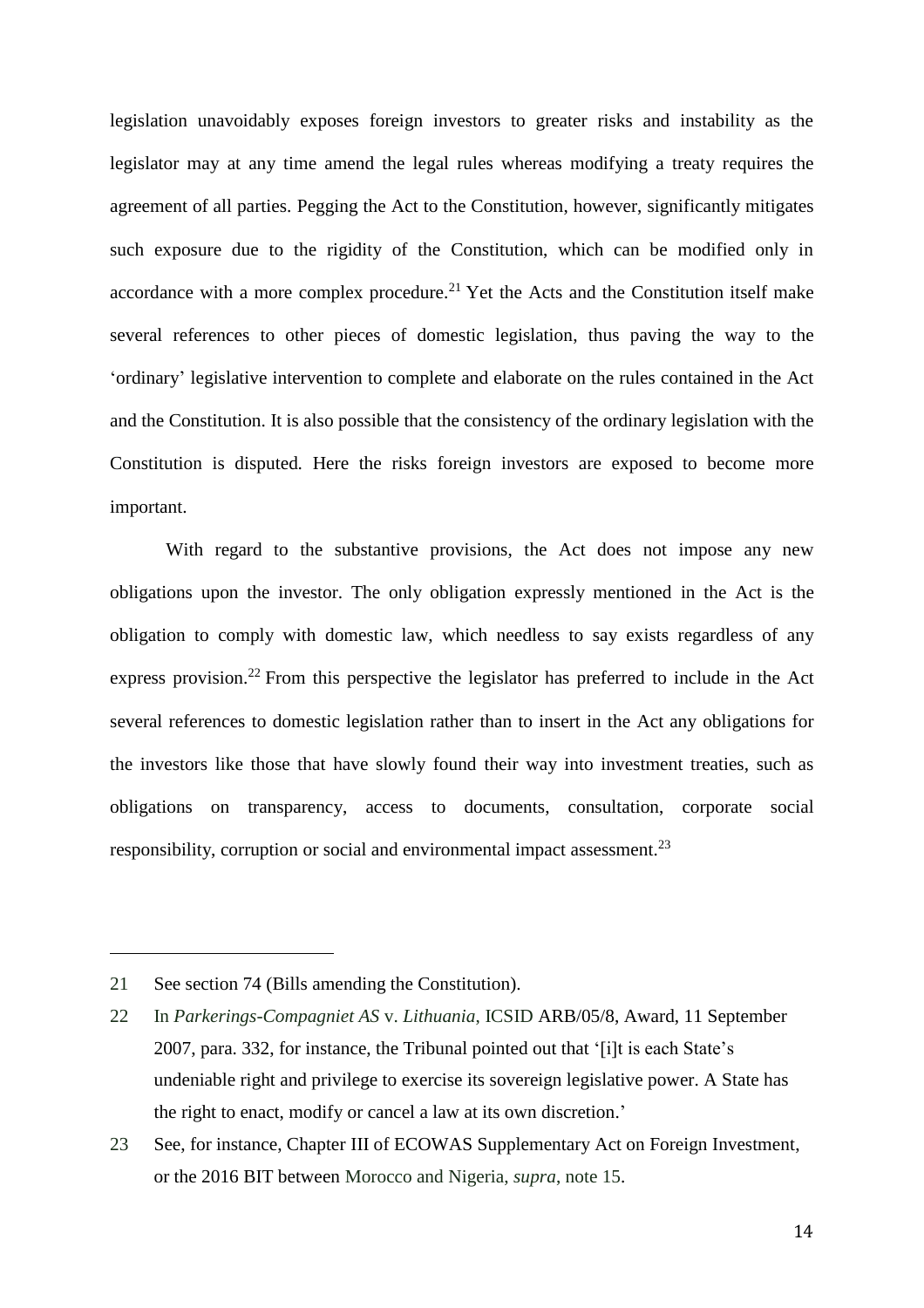Moving to the catalogue of provisions protecting foreign investors contained in the Act, the key provision on fair administrative treatment (section 6) is significantly different from the fair and equitable treatment (FET) normally found in investment treaties.<sup>24</sup> FET is a rather vague international standard that investment tribunals have progressively shaped through a largely consistent body of decisions.<sup>25</sup> As pointed out by a tribunal, the standard:

encompasses *inter alia* the following concrete principles: the State must act in a transparent manner; the State is obliged to act in good faith; the State's conduct cannot be arbitrary, grossly unfair, unjust, idiosyncratic, discriminatory, or lacking in due process; the State must respect procedural propriety and due process. The case law also confirms that to comply with the standard, the State must respect the investor's reasonable and legitimate expectations.<sup>26</sup>

 $\overline{a}$ 

Investments and activities associated with investments of investors of either Contracting Party shall be accorded fair and equitable treatment and shall enjoy protection in the territory of the other Contracting Party. Neither Contracting Party shall in any way impair by unreasonable or discriminatory measures the management, maintenance, use, enjoyment or disposal of investments in its territory of investors of the other Contracting Party.

- 25 As pointed out in *Total S.A.* v. *Argentina*, ICSID ARB/04/01), Liability, 27 December 2010, para. 109: '[T]ribunals have endeavoured to pinpoint some typical obligations that may be included in the standard, as well as types of conduct that would breach the standard, in order to be guided in their analysis of the issue before them.'
- 26 *Rumeli Telekom A.S. and Telsim Mobil TelekomunikasyonHizmetleri A.S.* v. *Kazakhstan*, ICSID ARB/05/16, Award, 29 July 2008, para. 609.

<sup>24</sup> See, for instance, Article 3.1 of the BIT between South Africa and China, according to which: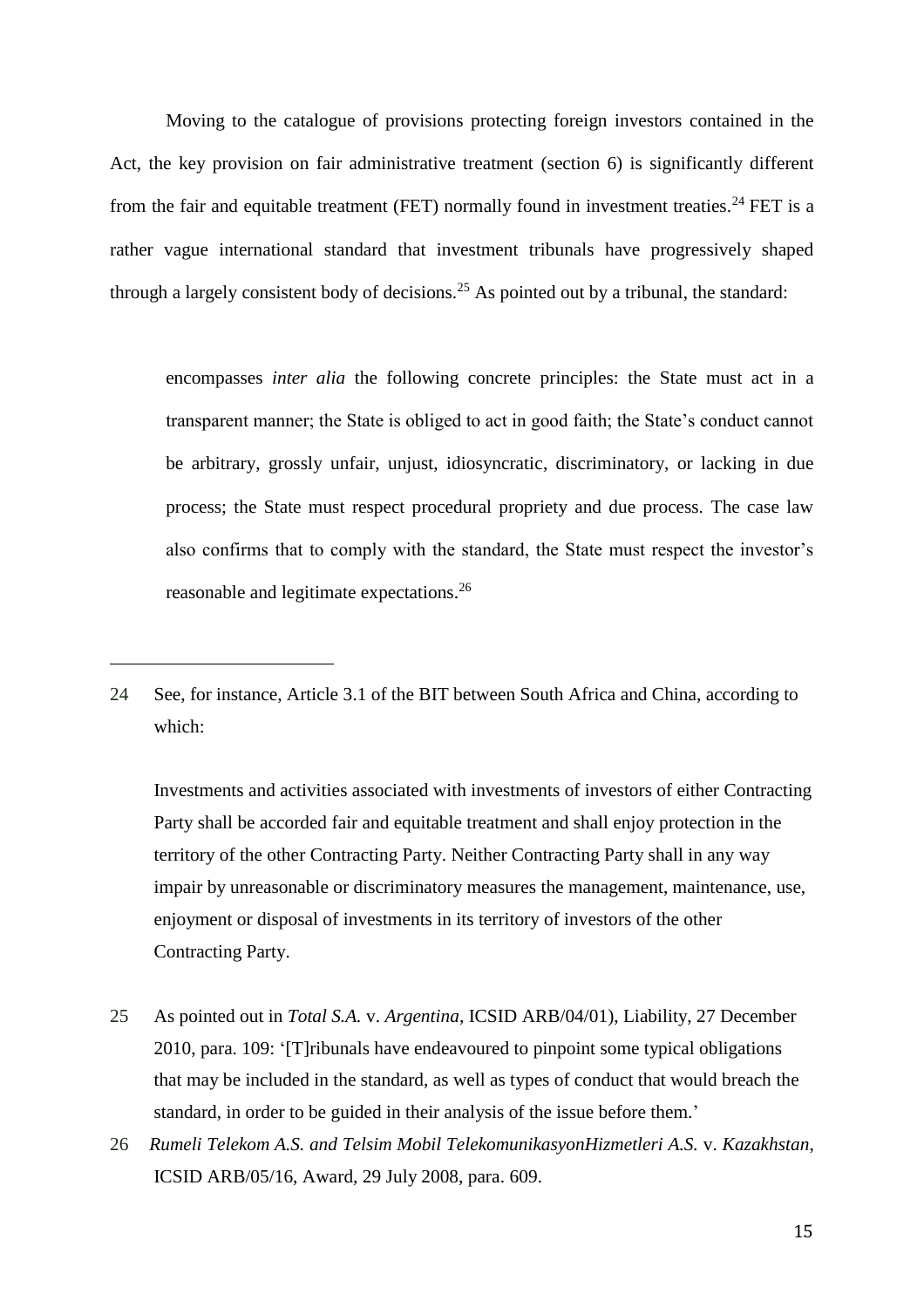Such concrete principles are regularly recognised and applied by the generality of states within their respective jurisdictions as well as by international arbitral tribunals.

The standard contained in section 6 of the Act, on the contrary, does not go much further than confirming the protection granted to investment in the Constitution. It does not make any express reference to non-discriminatory measures presumably in order to avoid any risk of restricting the regulatory powers of South Africa, especially with regard to the implementation of policies aimed at correcting past discriminatory measures.<sup>27</sup>

The distinction between arbitrary measures (or 'arbitrary deprivation of property' using the wording of Article 25 of the Constitution) and discriminatory measures has emerged sufficiently clearly in international law and in foreign investment law in particular.<sup>28</sup> The former category possesses a manifestly negative connotation since arbitrary measures inflict damage on the foreign investor without serving a legitimate purpose,<sup>29</sup> or bear 'no rational relationship [. . .] between a measure adopted by the government and the alleged purpose or goal of that measure'.<sup>30</sup> Relying on both ICJ jurisprudence<sup>31</sup> and dictionaries, several

- 27 It is worth noting that BITs concluded by South Africa normally prohibit unreasonable or discriminatory measures; see, for instance, Article 41.1 of the BIT with China, Article 4.1 of the BIT with Nigeria and Article 3.1 of the BIT with Argentina.
- 28 The Expropriation Bill adopted in 2015 aims at ensuring that 'expropriation does not take place arbitrarily and takes place only for a public purpose or in the public interest' (section 2.1), at http://www.gov.za/sites/www.gov.za/files/b4-2015\_150213\_edited.pdf. In the literature, see C. Schreuer, 'Protection against arbitrary or discriminatory measures', in R. P. Alford and C. A. Rogers (eds), *The Future of Investment Arbitration* (Oxford University Press, 2009): 183, with reference to some arbitral decisions in footnote 60.
- 29 *Ibid*., especially p. 198.

 $\overline{a}$ 

30 P. Dumberry, 'The prohibition against arbitrary conduct and the fair and equitable treatment standard under NAFTA Article 1105', 15 *Journal of World Investment and Trade* (2014): 117–51, at 122–3. According to UNCTAD, *Fair and Equitable*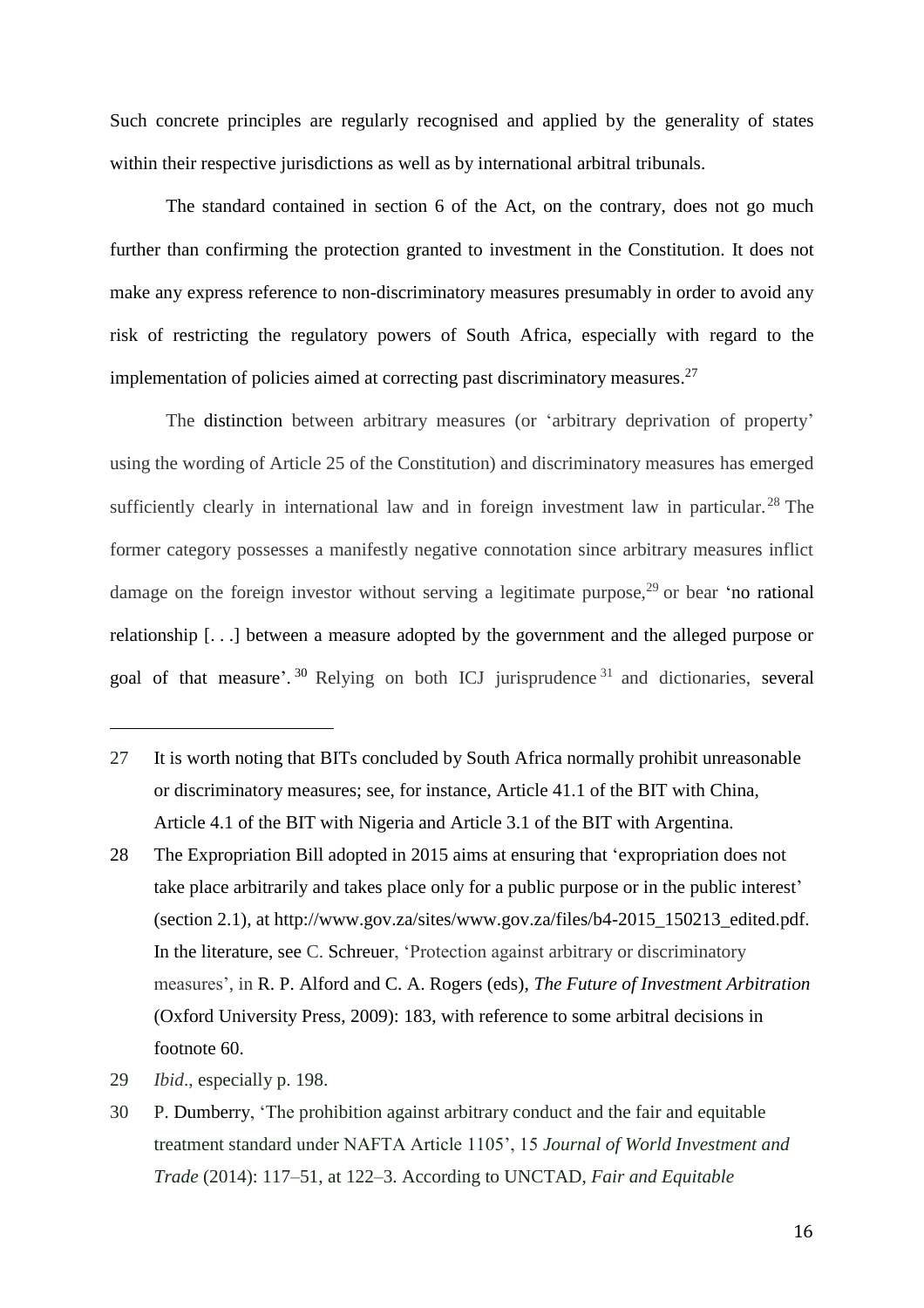investment tribunals have described arbitrary measures or means as 'derived from mere opinion', 'capricious', 'unrestrained', 'despotic', 'fixed or done capriciously or at pleasure', 'without adequate determining principle', 'depending on the will alone', 'without cause based upon the law'.<sup>32</sup> In a similar vein, the South Africa Constitutional Court has held that a conduct is arbitrary when 'capricious or proceeding merely from the will and not based on reason or principle'. 33

The choice made in section 6 to not expressly refer to discriminatory conduct is of great importance from the standpoint of the exercise of regulatory powers by South Africa. South African authorities may adopt measures having – probably de facto – discriminatory nature, but not amounting to arbitrariness, in pursuing their public policies, including those

*Treatment* (2012) p. 78, arbitrary measures are 'derived from mere opinion', 'capricious', 'unrestrained', 'despotic' or 'founded on prejudice or preference rather than on reason or fact'.

- 31 In *Elettronica Sicula S.P.A. (ELSI)*, Judgment, *ICJ Reports 1989*, p. 15, at p. 76, the Court described an arbitrary conduct as 'wilful disregard of due process of law, an act which shocks, or at least surprises, a sense of juridical propriety'. In the *Colombian-Peruvian Asylum* Case, Judgment, *ICJ Reports 1950*, p. 266, at p. 284, it was held that '[a]rbitrary action is substituted for the rule of law. Such would be the case if the administration of justice were corrupted by measures clearly prompted by political aims.'
- 32 See, for instance, *Siemens A.G.* v. *Argentina*, ICSID ARB/02/8, Award, 17 January 2007, para. 318. In *Methanex* v. *United States*, Award, 3 August 2005, Part IV, Chapter B, para. 1, the Tribunal referred to 'malign intent'. On the application of the notion of arbitrariness, see, in particular, V. Heiskanen, 'Arbitrary and unreasonable measures', in A. Reinisch (ed.), *Standards of Investment Protection* (Oxford University Press, 2008): 87; J. Stone, 'Arbitrariness, the fair and equitable treatment standard and the international law of investment', 25 *Leiden Journal of International Law* (2012): 77.
- 33 *Beckingham* v. *Boksburg Liquor Licencing Board* 1931 TPD 280, at 282, and *Johannesburg Liquor Licencing Board* v. *Kuhn* 1963 (4) SA 666 (A), at 671C.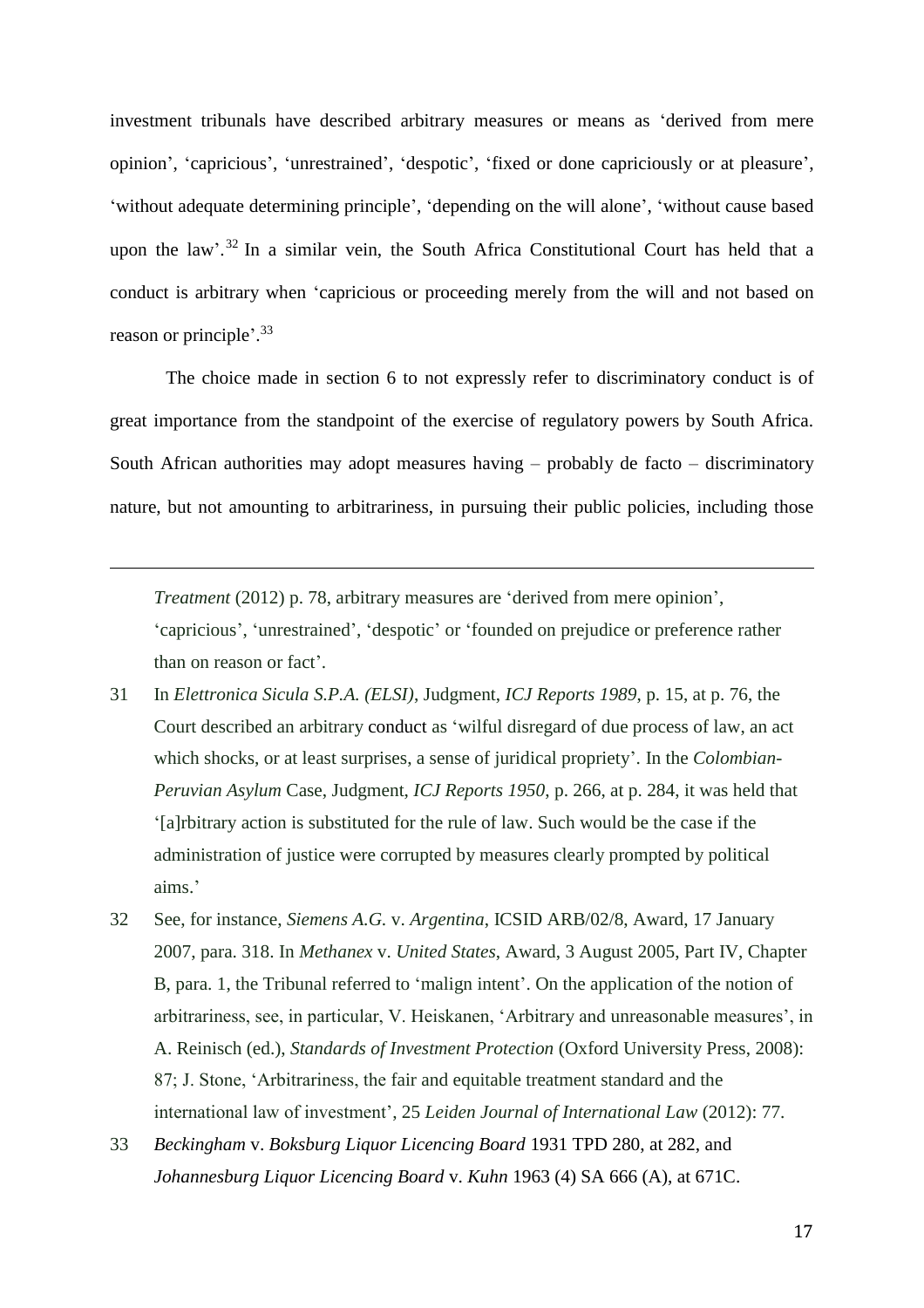intended to redress the consequences of past discriminatory measures, to promote the wellbeing of historically disadvantaged categories or to implement land reform. From this perspective, section 6 must be read together not only with the relevant parts of the Constitution and the 2015 Expropriation Bill, but also with section 9 of the Constitution and section 12 of the Act on the power to regulate.

It is true that section 6 requires South Africa to ensure administrative and procedural justice. Such a requirement, however, relates to access to the competent tribunals or other bodies as well as the proper administration of justice. Yet, it may be argued that such a requirement does not undermine measures adopted by public authorities to pursue public policies, even if they may be discriminatory against foreign investors, provided that the later have access to justice and justice is properly administered.

The national treatment standard contained in section 8 is in principle comparable with that guaranteed by investment treaties, if not for its source.<sup>34</sup> The innovative element is the detailed yet non-exhaustive list of elements to be taken into account to determine the existence of 'like circumstances', which appears to be well articulated and may be expected not only to facilitate the application of the Act, but also to enhance the predictability and consistency of the related judicial and arbitral decisions.

The specifications in section 8.4, however, water the standard down by carving out broadly worded exceptions to the extension to foreign investors of the treatment reserved to

<sup>34</sup> Article 10(1) of the BIT with China, for instance, provides that:

If the treatment to be accorded by one Contracting Party in accordance with its laws and regulations to investments or activities associated with such investments of investors of the other Contracting Party is more favourable than the treatment provided for in this Agreement, the more favourable treatment shall be applicable.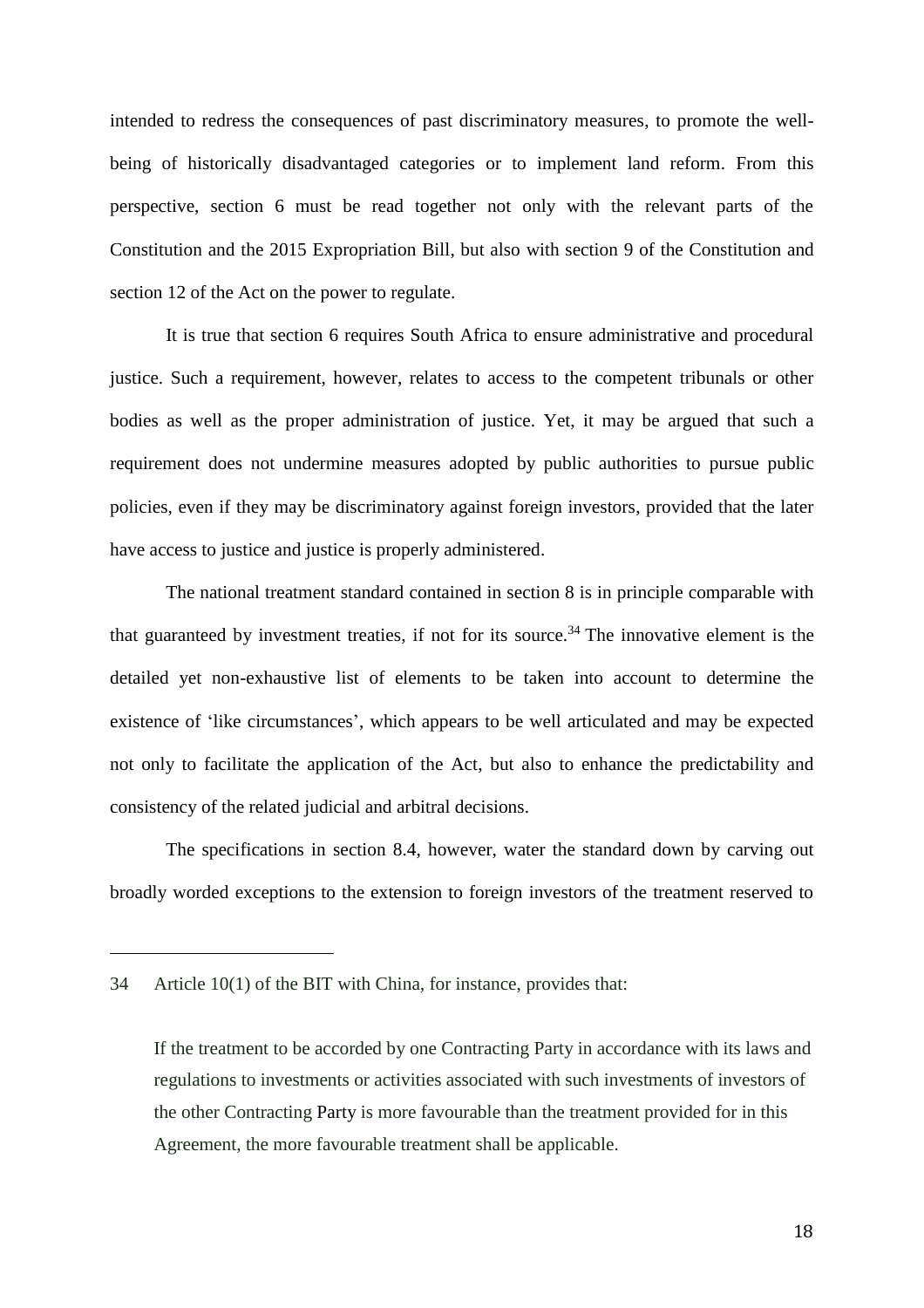domestic investors. In spite of the apparent close character of the list of exceptions, section 8.4 leaves the government great room for manoeuvre, especially when it comes to promoting the achievement of equality, cultural heritage and practices or developing small, medium or new industries.

The policy space of the government is further safeguarded by section 12 on the right to regulate, this time with a non-comprehensive list of categories of measures. It must be noted that these measures do not need to be *necessary* to protect certain social interests – such as the environment or public health. They allow a proactive role for South Africa and their general nature makes it difficult for investors to obtain any administrative or judicial control beyond compliance with the procedural guarantees contained in section 6 of the Act as well as the principles of good faith, proportionality and reasonableness.

While it is certainly legitimate to ensure that the host state is able to exercise its rights and fulfil its duties,  $35$  the combination of sections 8.4 and 12 substantially weakens the protection of foreign investments. One may wonder whether a more balanced approach could be inspired by provisions contained in existing BITs, such as the Article 3(3)(c) BIT between South Africa and the Czech Republic (not in force yet), which excludes foreign investors

<sup>35</sup> As pointed out with regard to investment treaties by the Commonwealth Investment Experts Group Meeting for the African Region, 'Summary Record', Kampala, 20–21 October 2011:

One common issue is the need to clarify the interaction between international investment instruments and domestic investment policy as well as policy in other areas – for e.g., sustainable development and environmental regulation. Governments must always be concerned about ensuring that there is sufficient policy space for them to engage in reconciling competing interests.

[<sup>\(</sup>http://secretariat.thecommonwealth.org/files/243514/FileName/FINALIEGOutcomesS](http://secretariat.thecommonwealth.org/files/243514/FileName/FINALIEGOutcomesSummary%282%29.pdf) [ummary%282%29.pdf\)](http://secretariat.thecommonwealth.org/files/243514/FileName/FINALIEGOutcomesSummary%282%29.pdf)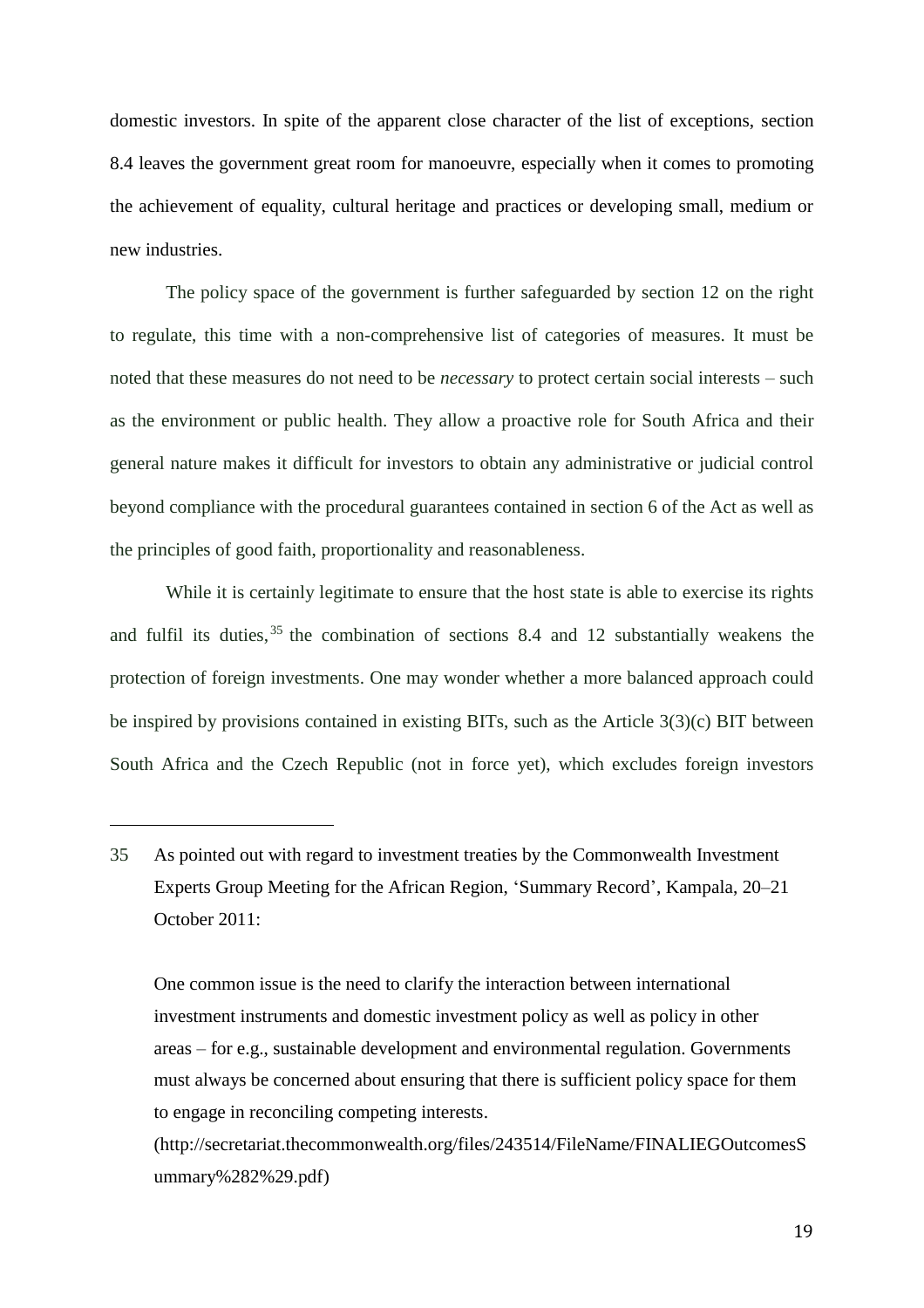from the enjoyment of any treatment preference or privilege which may be granted by the host state in relation to 'any law or other measure the purpose of which is to promote the achievement of equality in its territory, or designed to protect or advance persons, or categories of persons, previously disadvantaged by unfair discrimination'. 36

<span id="page-19-0"></span>Section 9 on the legal protection of property is not particularly well drafted as MSCIL by definition applies only to foreign investors while the use of the modal 'may' with reference to the protection accorded to domestic investors seems rather ambiguous. More importantly, it limits the protection to physical security and introduces a limitation to the related obligation to the available resources. Both treaty practice and arbitral awards vary significantly with regard to whether the obligation to ensure full protection goes beyond physical security.<sup>37</sup> The standard protected under section 9 therefore cannot be considered as a departure from current practice, but rather a confirmation of a tendency to reduce it to physical security.<sup>38</sup>

 $\overline{a}$ 

any law or other measure taken, pursuant to Article (9) of the Constitution of the Republic of South Africa, 1996 (Act 108, 1996) the purpose of which is to promote the achievement of equality in its territory, or designed to protect or advance persons, or categories of persons, disadvantaged by unfair discrimination.

- 37 See, in particular, J. K. Foster, 'Recovering "protection and security": the treaty standard's obscure origins, forgotten meaning, and key current significance', 45 *Vanderbilt Journal of Transnational Law* (2012): 1095–156.
- 38 See, for instance, Article 3.2 Indian model BIT, according to which 'full protection and security only refers to a party's obligations relating to the physical security of investors and to investments made by the investors of the other Party and not to any other obligation whatsoever.'

<sup>36</sup> Article 4 bis of the Protocol to the BIT with Iran, likewise, excludes the extension to investors of the benefit of any treatment, preference or privilege resulting, *inter alia*, from: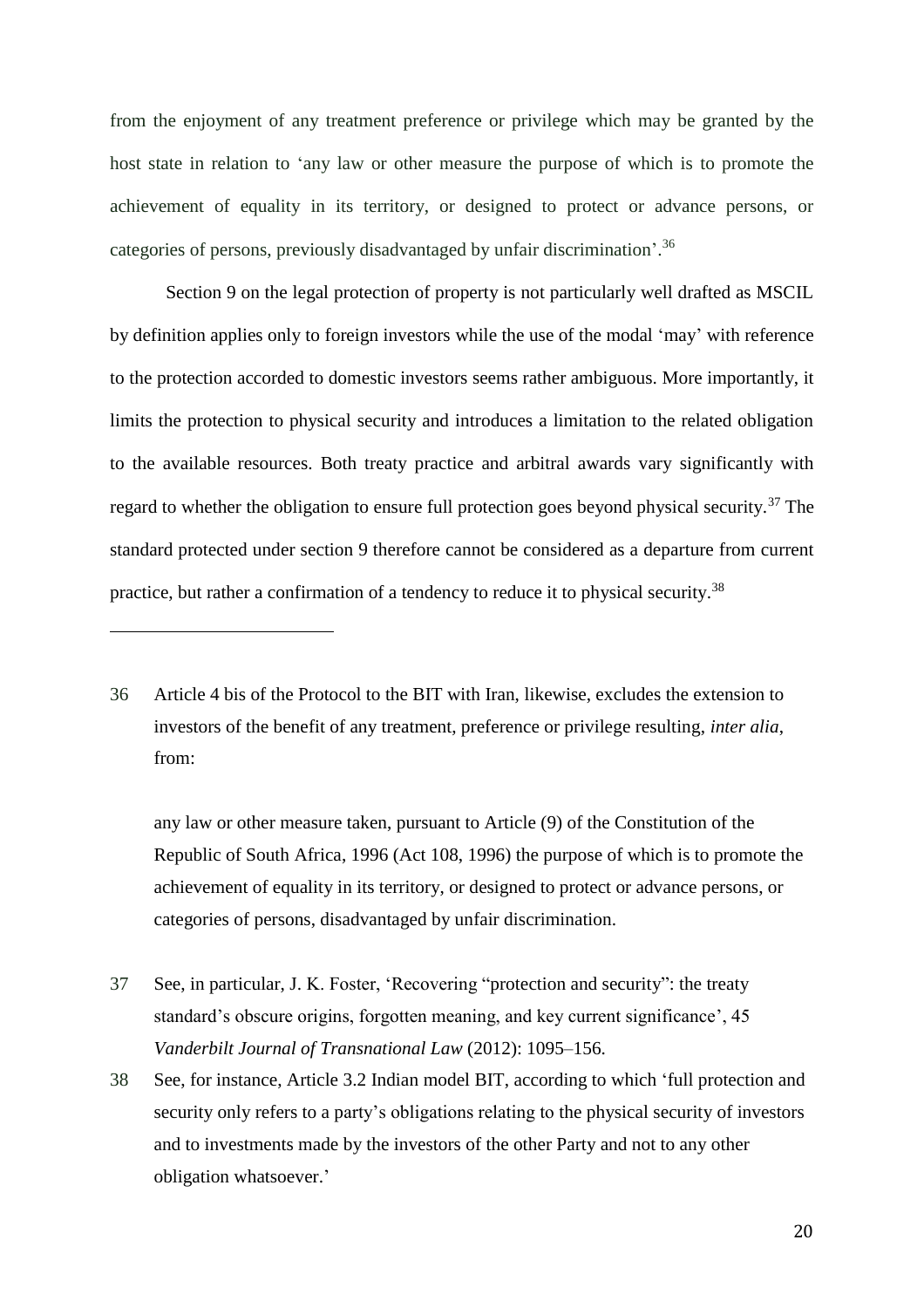Section 10 of the Act (Protection of property) – which is essentially a *renvoi* to section 25 of the Constitution – does not reassure foreign investors. First of all, it deals only with direct expropriation, i.e. transfer of the title to property, and not also to indirect expropriation, which today is by far the most frequent form of deprivation of property.<sup>39</sup> Second, it expressly imposes only three of the four requirements imposed by international law to lawfully expropriate foreign investment, namely public interest, respect of procedural rules and compensation. In line with the approach taken with regard to national treatment standards and right to regulate, mention is made to arbitrary measures but not to discriminatory measures.

Furthermore, foreign investors may suffer the consequence of measures aimed at redressing past racial discrimination, realising land reform and promoting equitable access to all South Africa's natural resources. These measures can be described as 'positive discrimination' and are certainly legitimate from a social and political standpoint. From a strictly legal perspective, however, section 10 calls for caution due to the vagueness and subjectivity of the just and equitable level of compensation, which reflects an equitable balance between the public interest and the interests of those affected. This is definitely much less satisfactory, from the foreign investor's standpoint, than the 'prompt, full and adequate' formula that can be found, in different variants, in the overwhelming majority of investment treaties.<sup>40</sup>

If the substantive provisions of the Act can scarcely meet the level of protection normally offered by investment treaties, settlement via the dispute mechanism appears to be hardly satisfactory. Mediation is certainly to be encouraged for several reasons, including the higher probability to continue – if not to strengthen – the underlying business partnership as well as the flexibility it offers, especially with regard to expropriation, by allowing the parties

<sup>39</sup> See, for instance, Article 4.1 of the BIT between South Africa and China.

<sup>40</sup> See, for example, Article 6.1 of the BIT between South Africa and Argentina.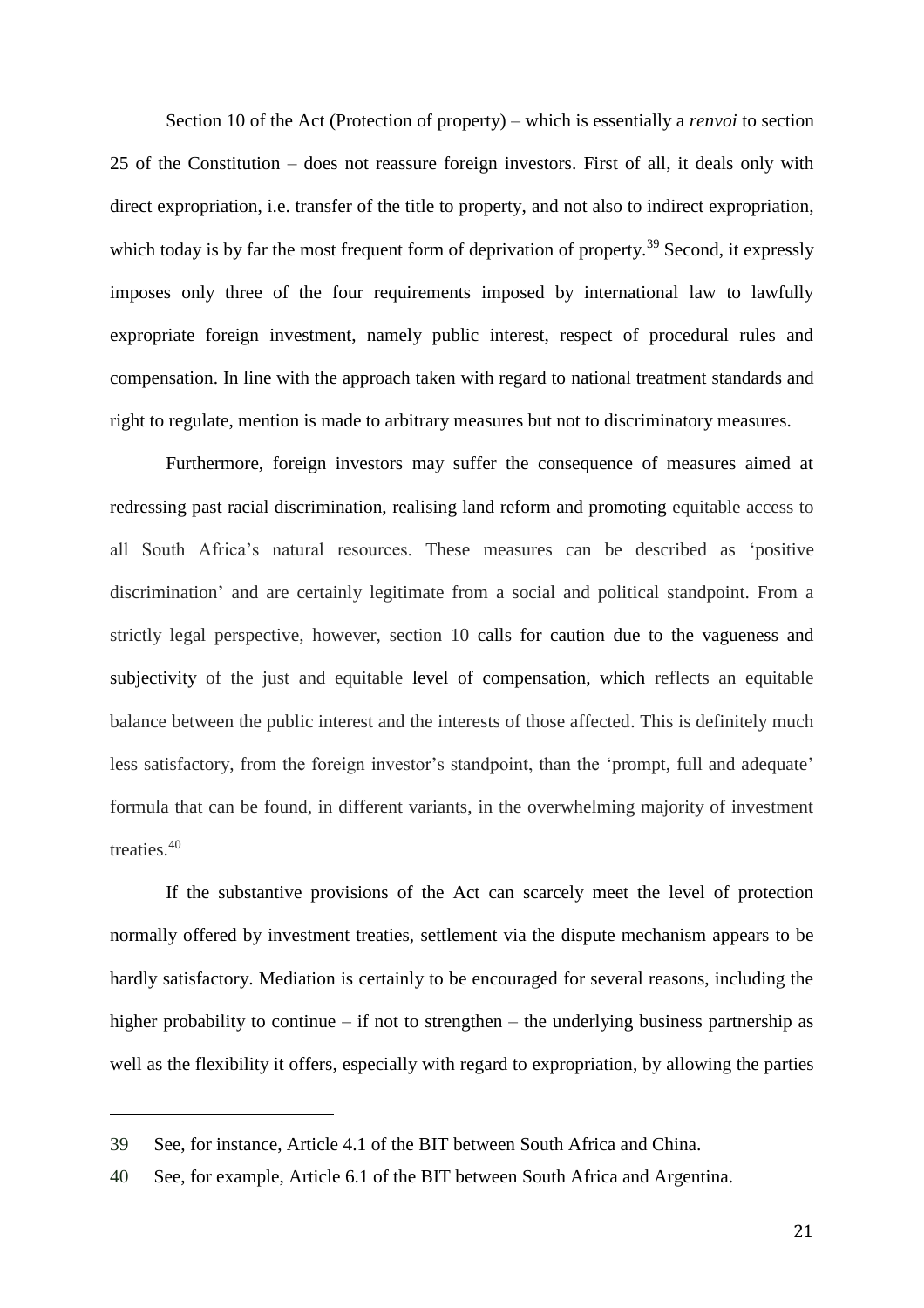to avoid the gamble of either getting full compensation or no compensation at all. $^{41}$  By definition, however, its effectiveness depends on the concerned parties' commitment and willingness to settle the dispute in a friendly manner. The exercise may be frustrated by the financial implications of the dispute or by political considerations and public pressure, especially when the dispute relates to investments in sensitive sectors.

Leaving aside diplomatic protection, in the absence of an applicable treaty providing for international arbitration, foreign investors in South Africa may only have recourse domestic adjudicatory bodies which are not necessarily courts. The settlement of the dispute before domestic courts, tribunals or statutory bodies provided for in section 13.4 calls for several comments. To start with, the remedy in section 13.4 is independent from any attempt to settle the dispute through mediation. Besides, the verb 'to approach' used to describe the initiation of the proceeding under section 13.4 is not particularly felicitous. Perhaps more importantly, section 13.4 must be read in conjunction with section 6.4 (a fortiori considering that under section 6.4 the latter is subject to the former). However, it remains unclear what are the effects of the *renvoi* operated by section 6.4 to Article 34 of the Constitution, according to which the dispute could be settled by a court or, where appropriate, another independent and impartial tribunal or forum.

The reference in section 6.4 to disputes 'that can be resolved by the application of law', moreover, remains rather cryptic and apparently assumes the existence of disputes that *cannot* be resolved by the application of law. This begs the question of what are the criteria to establish whether a dispute is susceptible to be settled by the application of law, who will make the related determination and what happens to disputes that cannot be settled by the application of the law.

<sup>41</sup> See the symposium on 'Alternative Dispute Resolution in Investment Disputes', 29 *ICSID Review* (2014): 1.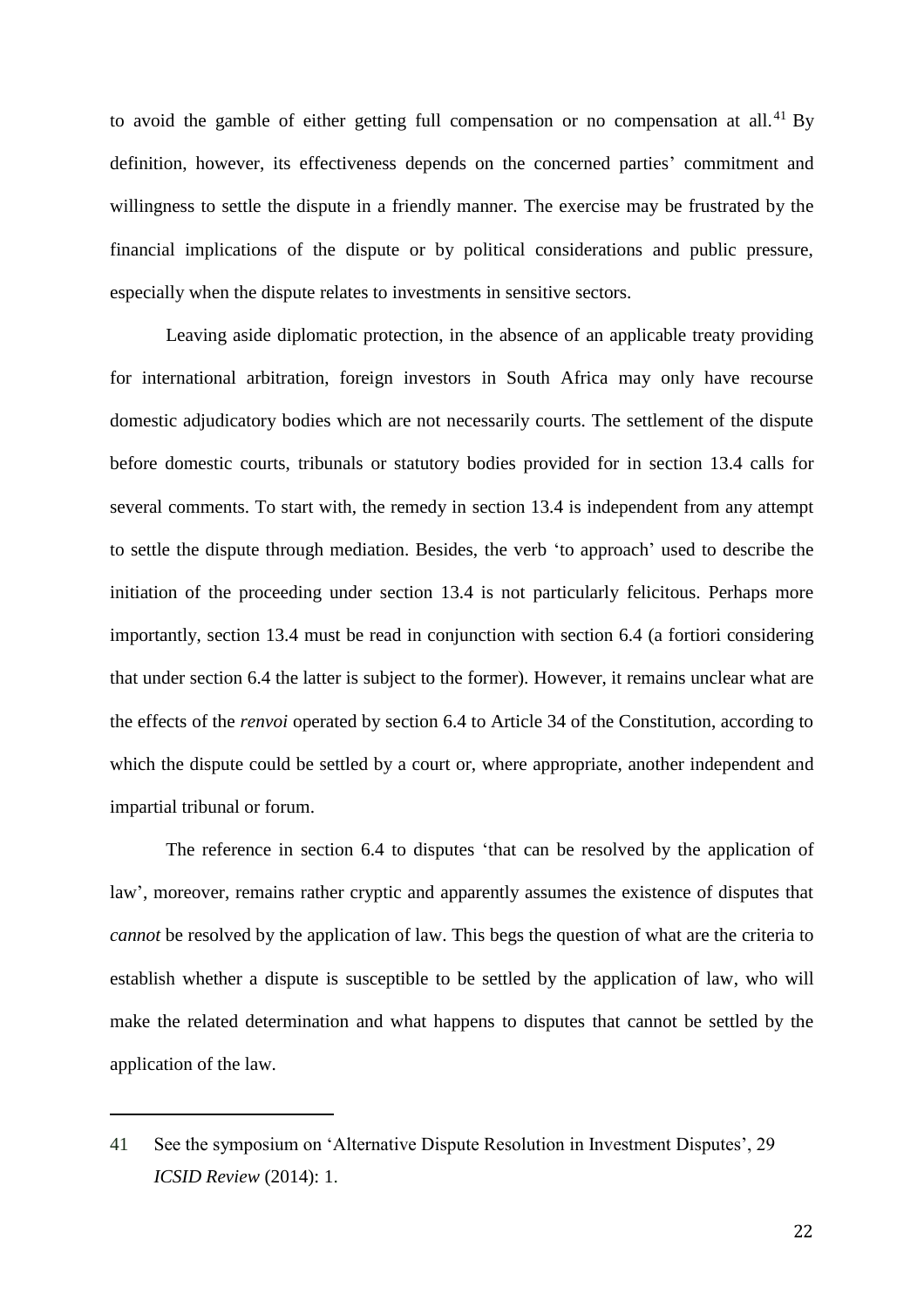<span id="page-22-0"></span>Furthermore, the abandonment of investment–state arbitration is a rather drastic measure. Investment arbitration has been celebrated by numerous tribunals and in the literature as a remarkable development bringing the dispute outside the reach of politics with a view to ensuring the equalities of the parties in efficient proceedings conducted by independent tribunals.<sup>42</sup> While there is no doubt that investment arbitration presents several problems,<sup>43</sup> it remains to be seen whether the bald move backward made by the Act was indispensable or whether South Africa could have better calibrated the exposure of the host state (for instance, by restricting or conditioning access to arbitration, or by expressly introducing counter-claims) and enhance transparency, participation and public scrutiny.

The settlement of disputes through state–state arbitration, which completes section 13, is hardly satisfactory, not only because it is entirely voluntary, but also because states are traditionally rather reluctant to resort to this kind of arbitration.<sup>44</sup> Equally important, even assuming arbitration under section 13 is possible, the entire proceedings and all decisions related to the dispute (including a possibly friendly settlement or an agreement on compensation) will be firmly in the hand of the home state with all the associated shortcomings and implications. With regard to the proceedings, furthermore, the silence of the Act on the determination of the nationality of foreign investors unavoidably adds further uncertainty on the entire procedure.

42 See, for example, *Gas Natural SDG* v. *Argentina*, ICSID ARB/03/10, Jurisdiction, 17 June 2005, paras 29 ff.

 $\overline{a}$ 

43 See, in particular, M. Waibel, A. Kaushal, K.-H. L. Chung and C. Balchin (eds), *The Backlash against Investment Arbitration* (Kluwer, 2010); and J. Kalicki and A. Joubin-Bret (eds), *Reshaping the Investor–State Dispute Settlement System* (Brill-Nijhoff, 2015).

44 See M. Potestà, 'State-to-state dispute settlement pursuant to bilateral investment treaties: is there potential?', in N. Boschiero et al. (eds), *International Courts and the Development of International Law. Essays in Honour of T. Treves* (Springer, 2013): 753.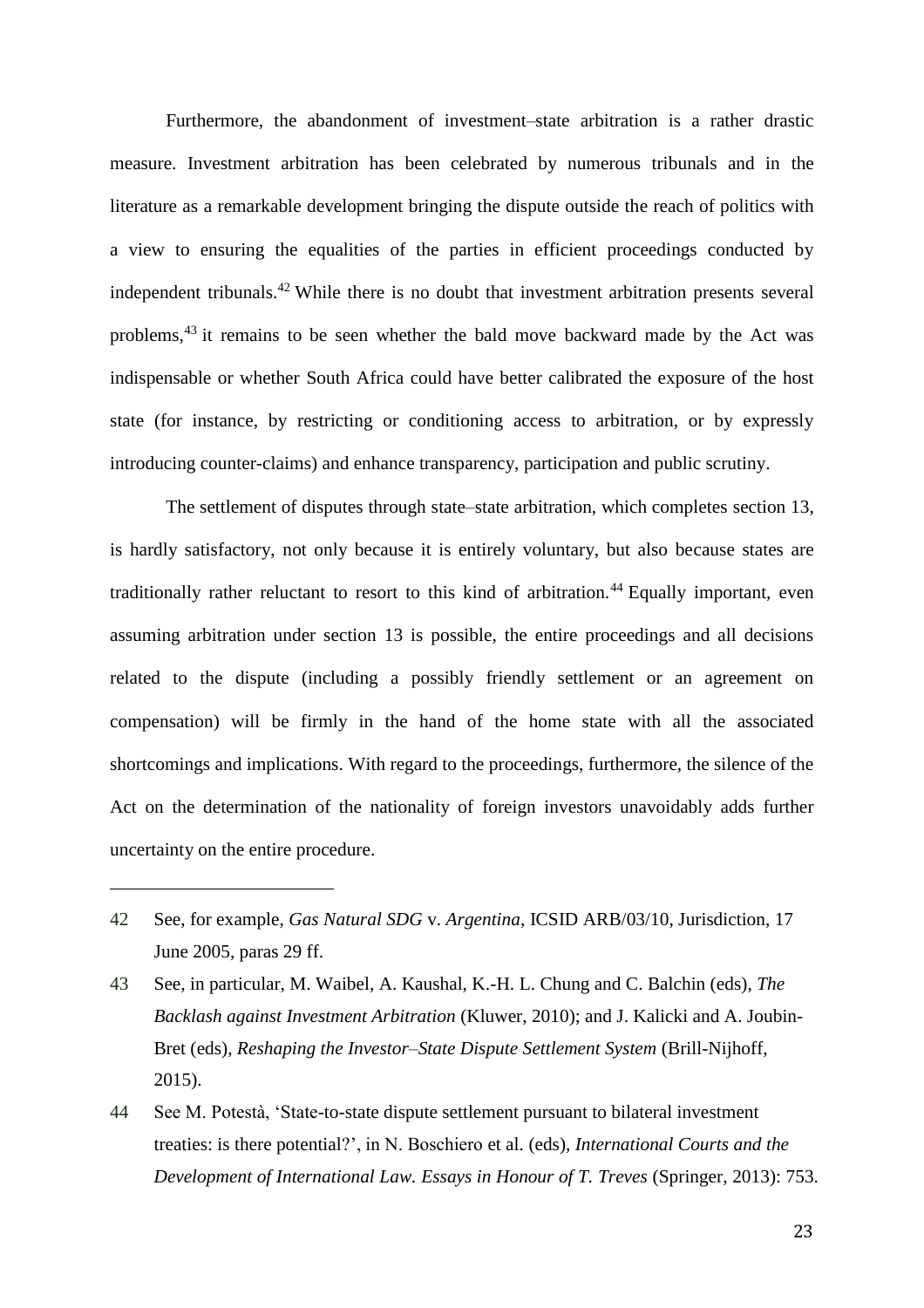# **IV. THE ACT AND CUSTOMARY INTERNATIONAL LAW**

The drastic move realised by the Act toward the protection of foreign investment through national legislation rather than international treaties requires a careful examination of the protection foreign investors may still expect under customary international law, keeping in mind, in addition to the Act itself, both Articles 232 and 233 of the Constitution. 45

Customary international law is relevant from four different, but intimately related, perspectives. In the first place, being law in South Africa in accordance with Article 232 of the Constitution, customary international law may become part of the applicable law, a fortiori when the Act refers to the relevant laws of the Republic, provided it is not inconsistent with the Constitution or an Act of the Parliament. Within these limits, for example, international customary rules may contribute alongside the Constitution and other relevant laws to the definition of the standard of treatment of foreign investors.

Secondly, customary international law must be taken into account when interpreting both the Act and the Bill of Rights the Act relies upon under sections 3 and 4. On the one hand, the Act *must* be interpreted and applied in a manner that is consistent, *inter alia*, with customary international law (section  $3(b)(ii)$ ). On the other hand, under section 39 of the Constitution, in interpreting the Bill of Rights contained in the Constitution the interpreter *must consider* international law.

Thirdly, as provided in section 233 of the Constitution, domestic tribunals must prefer any reasonable interpretation of *any* legislation which is consistent with international law, which includes customary international law. This section mitigates the priority given to the

<sup>45</sup> On the relationship between international customary law and the domestic legal system in South Africa, see J. Dugard, 'International law and the South African Constitution', 1 *European Journal of International Law* (1997): 77–92.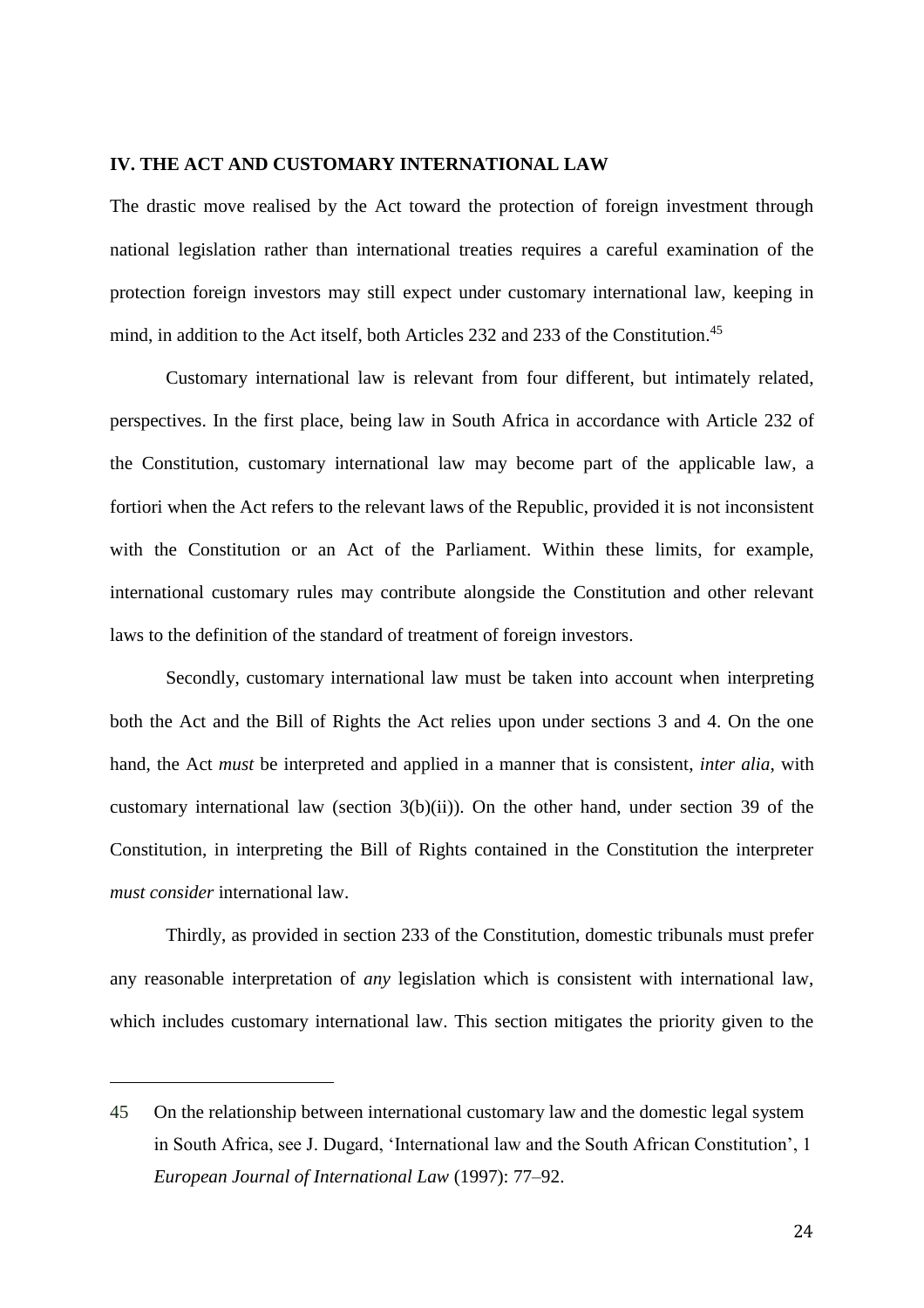Constitution or an Act of the Parliament over customary international law and ultimately aims at enhancing compliance by South Africa with its international legal commitments.

Finally, section 9 of the Act directly refers to the minimum standard of customary international law as the benchmark of the level of physical security South Africa has to ensure for the investor, subject to available resources.

All these provisions make customary international law almost ubiquitous in the interpretation and application of the Act. It may be expected that tension will arise when customary international law, on the one side, and the Act or other domestic legislation, on the other, cannot be accommodated through the interpretative process.

It must be emphasised from the outset that the adoption of the Act does not affect in any way the international obligations of South Africa under customary international law. Few principles of international law are as well-established as the one precluding states from relying on domestic legislation to eschew their international obligations.<sup>46</sup> It follows that, regardless of the adoption of the Act, South Africa is and remains bound to comply fully with customary international law.

The two provisions most likely to pose problems are section 6 (Fair administrative treatment) and section 10 (Legal protection of investment). As noted above, section 6 departs from the international standards applied in investment law, namely the conventional fair and equitable treatment and the customary international minimum standard, in favour of an essentially domestic standard. Under section 6, South Africa is expressly required to refrain from operating arbitrarily in 'administrative, legislative and judicial processes' and not to deny administrative and procedural justice. The text lacks precision. The use of undefined

<sup>46</sup> Among many examples, see *Free Zones of Upper Savoy and the District of Gex*, PCIJ Series A, No. 24, p. 12 (1930).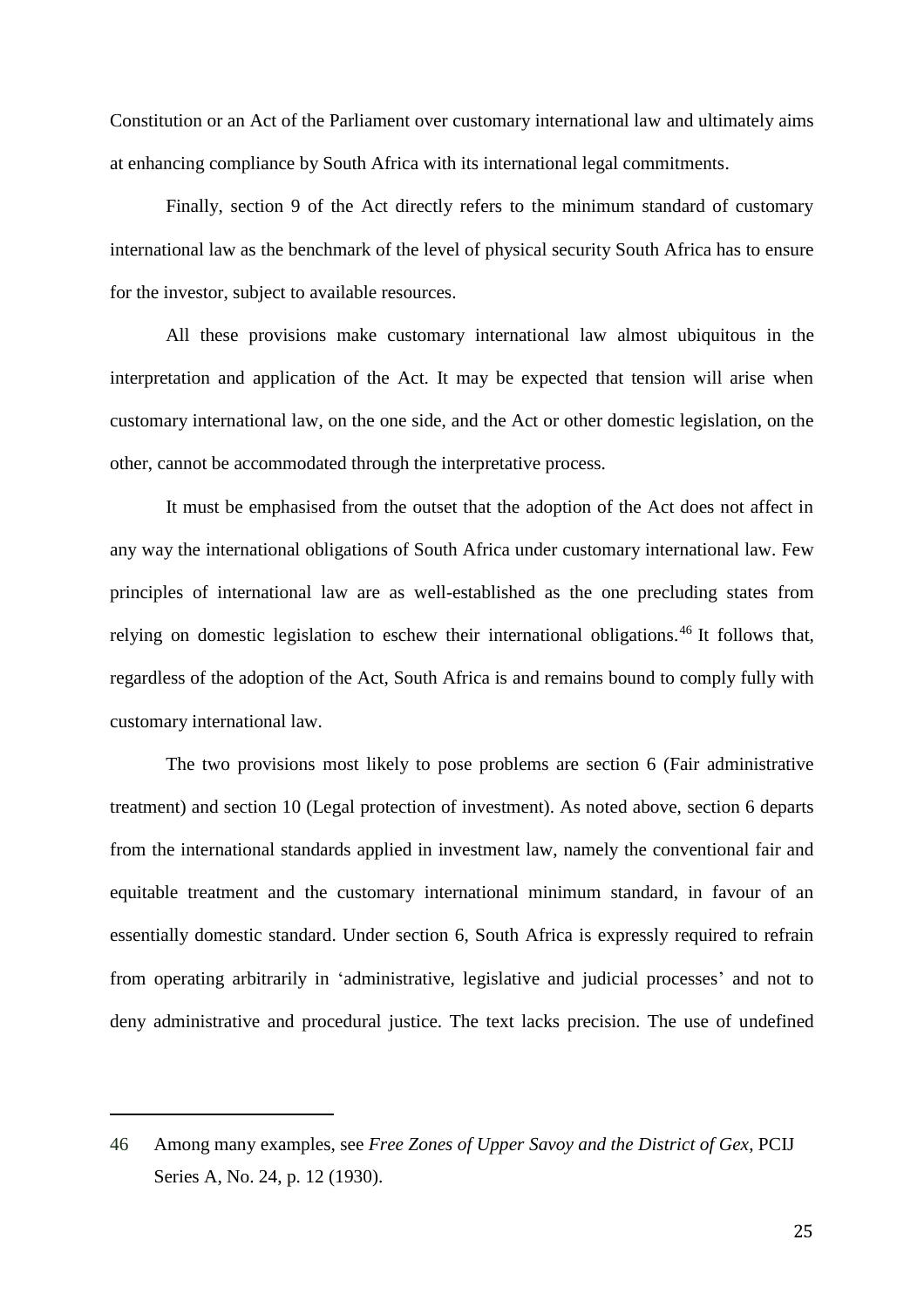expressions such as 'administrative, legislative and judicial processes' and reference to such a broad notion as 'justice' may prove difficult to interpret and apply.

From the standpoint of the foreign investor, the omission of any reference to nondiscrimination may be rather disappointing. It remains to be seen whether and to what extent South African competent authorities and tribunals charged with implementing the Act and settling the related disputes will consider non-discrimination as part of the fair administrative treatment, possibly finding guidance from investment awards and the practice of human rights treaties ratified by South Africa and most importantly the UN Covenant on Civil and Political Rights and the African Charter of Human and Peoples' Rights. The challenge – as is often the case in foreign investment law – is to weigh the legal protection of foreign investors against the rights and duties of the host states to pursue their public policies as well as the interests of other stakeholders.

With regard to section 10, two challenging questions may be expected to arise and generate tension between the international obligations incumbent upon South Africa on the one hand and both the Act and the relevant domestic legislation on the other. The first relates to claims of discriminatory expropriation as section 25 of the Constitution – to which section 10 of the Act refers – expressly proscribes only *arbitrary* expropriation. Similarly to section 6, the omission of any express reference to the non-discrimination requirement unavoidably creates uncertainty.

The second question concerns indirect expropriation. It is now well established, as pointed out by several tribunals, that:

[e]xpropriation [. . .] includes not only open deliberate and acknowledged taking of property, such as outright seizure or formal or obligatory transfer of title in favour of the host State, but also covert or incidental interference with the use of property which

26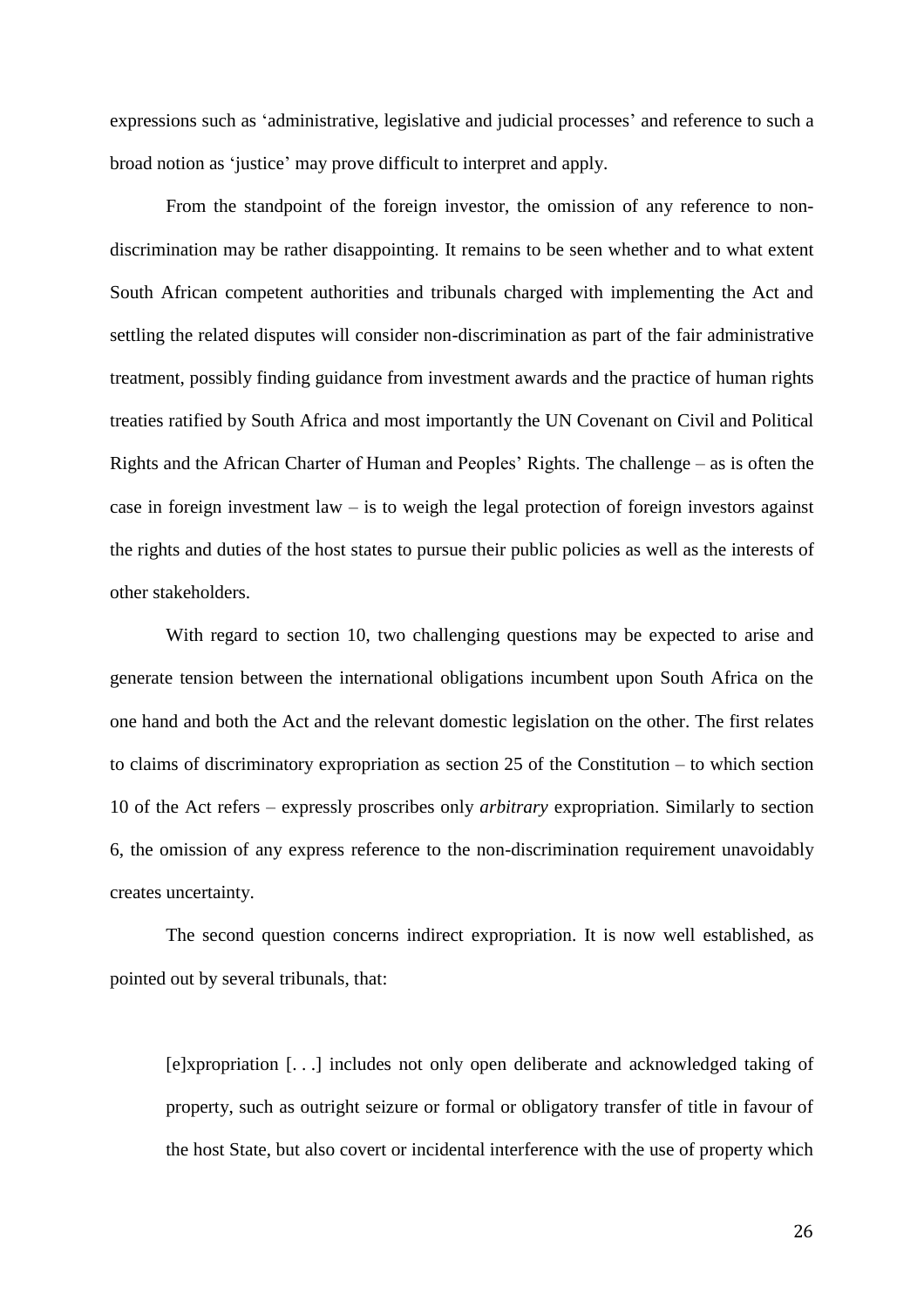has the effect of depriving the owner, in whole or in significant part, of the use or reasonably-to-be-expected economic benefit of property even if not necessarily to the obvious benefit of the host State.<sup>47</sup>

It appears that section 25 of the Constitution, to which section 10 of the Act refers, is not sufficiently clear with regard to what amounts to indirect expropriation and what the consequences of indirect expropriation are. It introduces a distinction between 'deprivation' and 'expropriation'. The former corresponds in good substance to or at least includes indirect expropriation. According to the South Africa Constitutional Court:

the taking away of property is not required for a deprivation of property to occur. Whether there has been a deprivation depends on the extent of the interference with or limitation of use, enjoyment or exploitation. It is not necessary in this case to determine precisely what constitutes deprivation. No more need be said than that at the very least, substantial interference or limitation that goes beyond the normal restrictions on property use or enjoyment found in an open and democratic society would amount to deprivation.<sup>48</sup>

<sup>47</sup> *Metalclad* v. *Mexico*, ICSID ARB(AF)/97/1, Award, 30 August 2000, para. 103.

<sup>48</sup> *Mkontwana* v. *Nelson Mandela Metropolitan Municipality and Another*, Case CCT 57/03, 6 October 2004, at [http://www.saflii.org/za/cases/ZACC/2004/9.pdf,](http://www.saflii.org/za/cases/ZACC/2004/9.pdf) para. 32 (footnote omitted), the South Africa Constitutional Court, relying on *First National Bank of SA Ltd t/a Wesbank* v. *Commissioner, South African Revenue Service and Another*, Case CCT 19/01, 16 May 2002, at [http://www.saflii.org/za/cases/ZACC/2002/5.pdf,](http://www.saflii.org/za/cases/ZACC/2002/5.pdf) para. 57.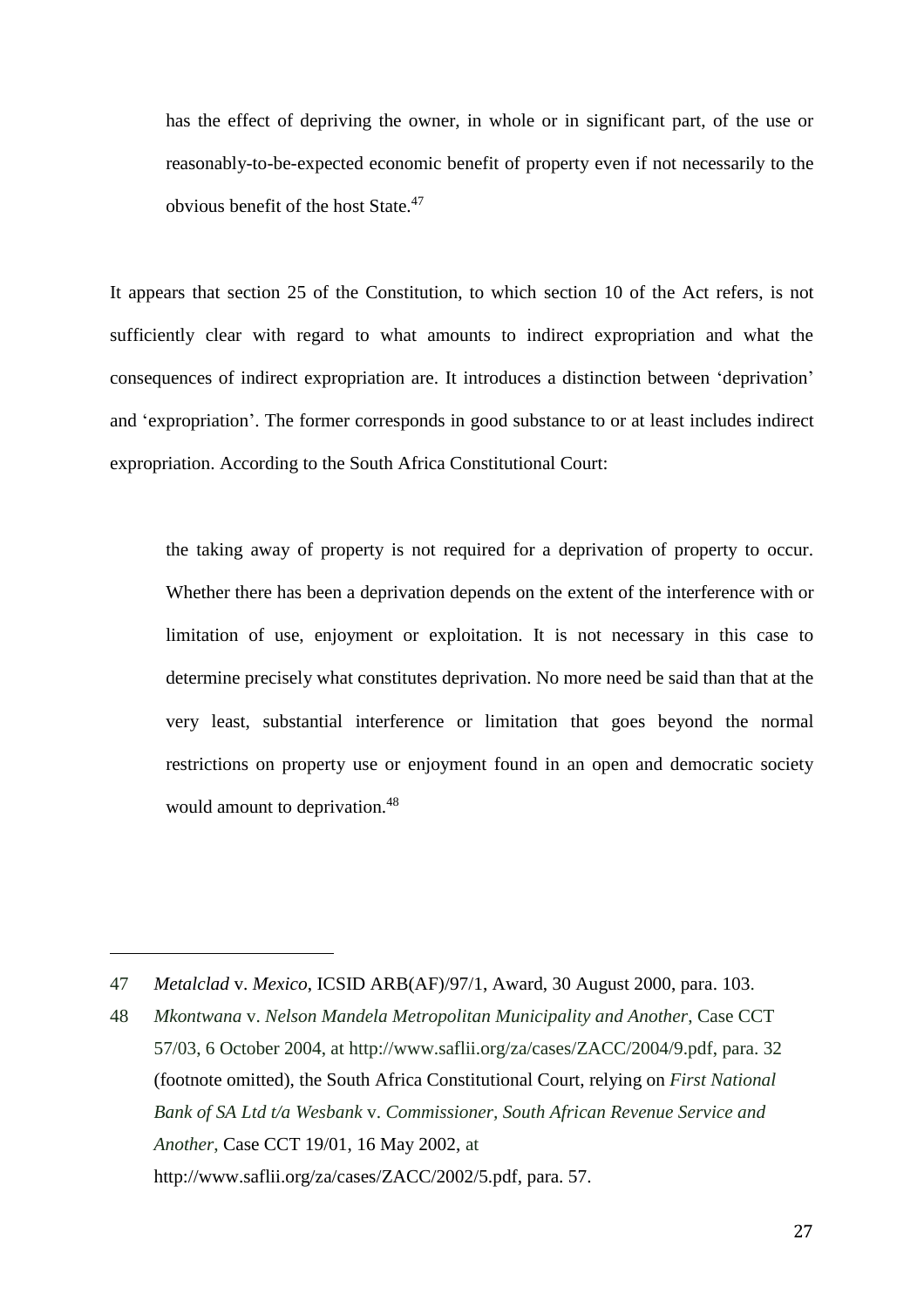Importantly, deprivation does not trigger any obligation to compensate. In *Agri South Africa* v. *Minister for Minerals and Energy*, the South Africa Constitutional Court held that:

[d]eprivation within the context of section 25 includes extinguishing a right previously enjoyed, and expropriation is a subset thereof. Whereas deprivation always takes place when property or rights therein are either taken away or significantly interfered with, the same is not necessarily true of expropriation. Deprivation relates to sacrifices that holders of private property rights may have to make *without compensation*, whereas expropriation entails state acquisition of that property in the public interest and must always be accompanied by compensation.<sup>49</sup>

Conversely, compensation is due only in case of expropriation, which apparently presupposes a transfer of the title to property. As pointed out by the Constitutional Court, '[t]here can be no expropriation in circumstances where deprivation does not result in property being acquired by the state.' 50

It may be provisionally concluded that, whatever the righteousness of the measures depriving foreign investors of the enjoyment of their investments, the Act does not provide adequate protection against expropriation.<sup>51</sup> Given the text of section 25 of the Constitution,

<sup>49</sup> *Agri South Africa* v. *Minister for Minerals and Energy*, Case CCT 51/12[2013] ZACC 9, 18 April 2013, at [http://www.saflii.org/za/cases/ZACC/2013/9.html,](http://www.saflii.org/za/cases/ZACC/2013/9.html) para. 48 (footnotes omitted, emphasis added).

<sup>50</sup> *Ibid*., para. 59, relying on *Reflect-All 1025 CC and Others* v. *MEC for Public Transport, Roads and Works, Gauteng Provincial Government and Another*, Case CCT 110/08, [2009] ZACC 24, http://www.saflii.org/za/cases/ZACC/2009/24.pdf, para. 64.

<sup>51</sup> In the same sense, see S. Woolfrey, 'The emergence of a new approach to investment protection in South Africa', in S. Hindelang and M. Krajewski (eds), *Shifting Paradigm*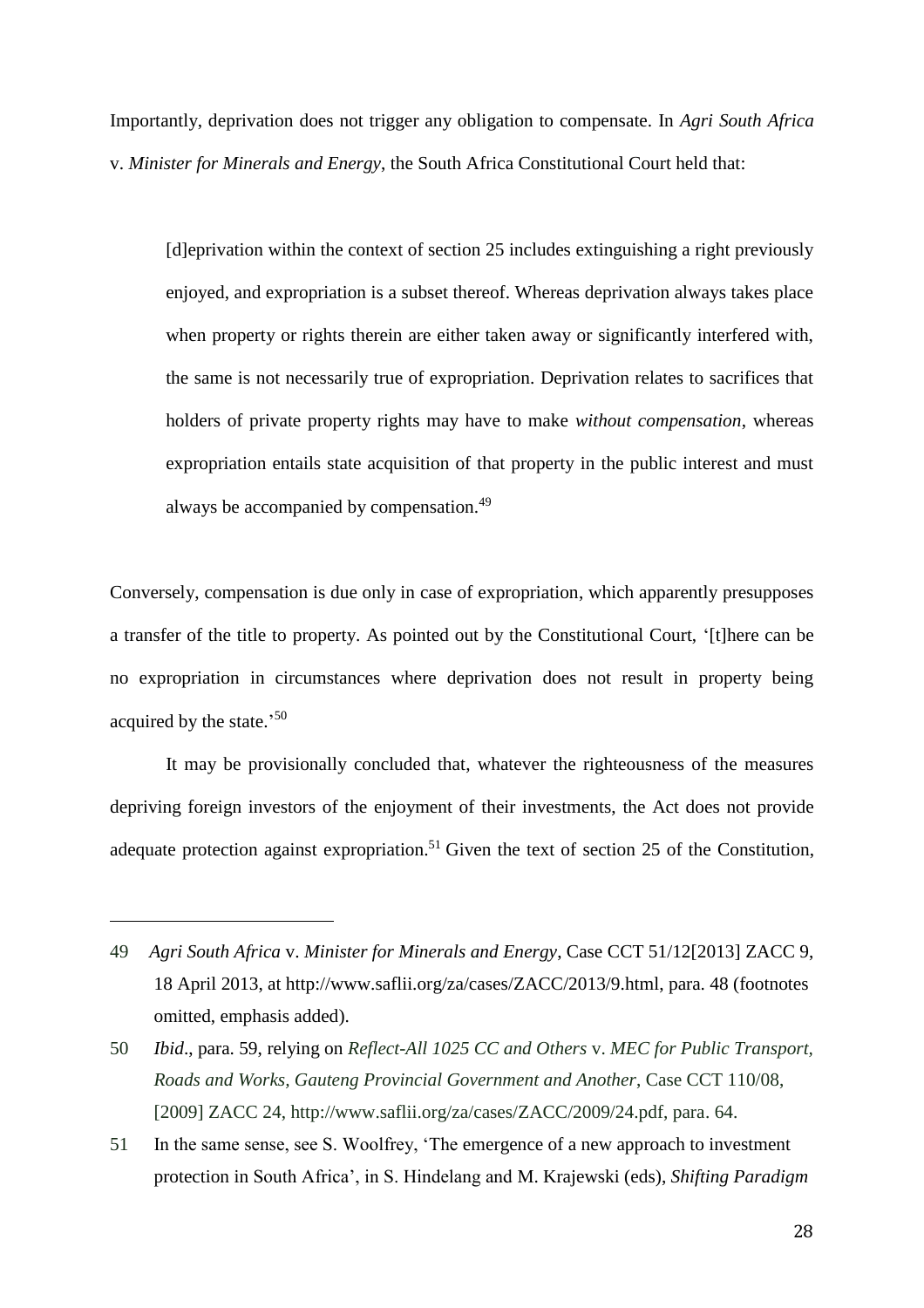the status of customary international law in the domestic legal system and the jurisprudence of the Constitutional Court, it may be expected that customary international law will have little impact on domestic proceedings. This unavoidably affects the protection foreign investors are entitled to under customary international law and exposes South Africa to the risk of not complying with the related obligations.

#### **V. THE ACT AND INTERNATIONAL TREATIES**

The Act has to be considered also with regard to the impact or potential impact on BITs currently applicable to South Africa. Keeping in mind the significant lower level of legal protection granted to foreign investors under the Act compared to that normally provided in these treaties, the question is worth exploring from three different perspectives.

In the first place, several of the BITs binding South Africa contain preservation of rights clauses ensuring, *inter alia*, that legislation – existing at the time of the conclusion of the treaty or adopted subsequently – that is more favourable to the foreign investor would prevail over an inconsistent treaty provisions. The *ratio* of these clauses is quite straightforward: to ensure that the treaty does not deprive foreign investors of the better protection they may be entitled to under domestic legislation.

It remains to be seen whether these clauses could be interpreted as providing foreign investors with a shield against legislation that could unfavourably affect the treatment they are entitled to under the relevant BIT. It can be argued that *a contrario* and teleological arguments pave the way to a plausible interpretation of these clauses in the sense of neutralising legislation existing at the time of the conclusion of the treaty or adopted subsequently that would detract from the rights protected under the treaty. From this

*in International Investment Law. More Balanced, Less Isolated, Increasingly Diversified* (Oxford University Press, 2016): Chapter XI.

<u>.</u>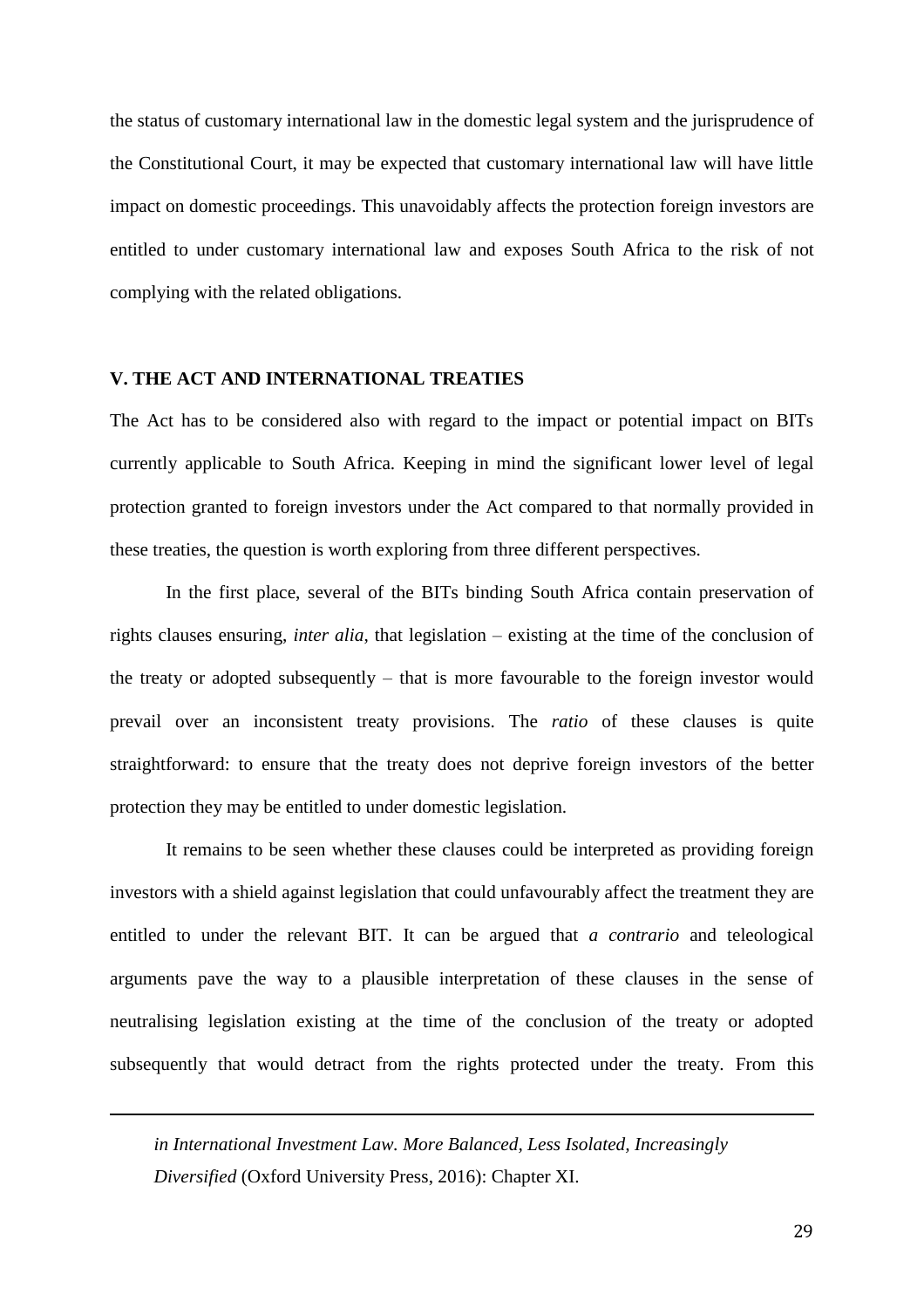perspective, the fact that these clauses expressly provide for the application of more favourable provisions of domestic legislation may be read as implying than provisions having the opposite effect do not apply.<sup>52</sup> This interpretation may be even more convincing when the relevant clause refers to the application to foreign investors of domestic legislation 'to the extent' it is more favourable to them, as in the case of the BITs with Nigeria or Finland.<sup>53</sup> It remains to be seen whether domestic courts or arbitral tribunals will share this interpretation. The major obstacle for such an interpretation lies in the fact that while the priority given to legislation more favourable to investors over the relevant treaty provisions is perfectly respectful of the sovereignty of the host state, neutralising legislation less favourable to investors affects the regulatory powers of that state and amounts to a form of 'immunity' from subsequent legislation reminiscent of that offered by stabilisation clauses.

The second perspective relates to litigation before domestic tribunals, which is expressly provided for in most – but not all<sup>54</sup> – BITs currently applicable to South Africa, sometimes within fork-in-the-road provisions.<sup>55</sup> Considering the distinct advantages normally offered by international arbitration,<sup>56</sup> it may be expected that foreign investors in South Africa

<sup>52</sup> According to A. Newcombe and L. Paradell, *Law and Practice of Investment Treaties. Standards of Treatment* (Kluwer, 2009): 478, a preservation of rights clause 'simply says that in applying and enforcing the existing protection offered by the [treaty], attention should be paid to any favourable, but not unfavourable, provision contained in domestic law.'

<sup>53</sup> In both cases Article 11(1).

<sup>54</sup> Article 8(2) of the BIT with Nigeria is silent on domestic remedies.

<sup>55</sup> See Article 8(2) of the BIT with the Czech Republic (not in force yet). Article 12(3) of the BIT with Iran reads: 'National courts shall not have jurisdiction over any dispute referred to Arbitration.'

<sup>56</sup> See *supra*, note [42.](#page-22-0)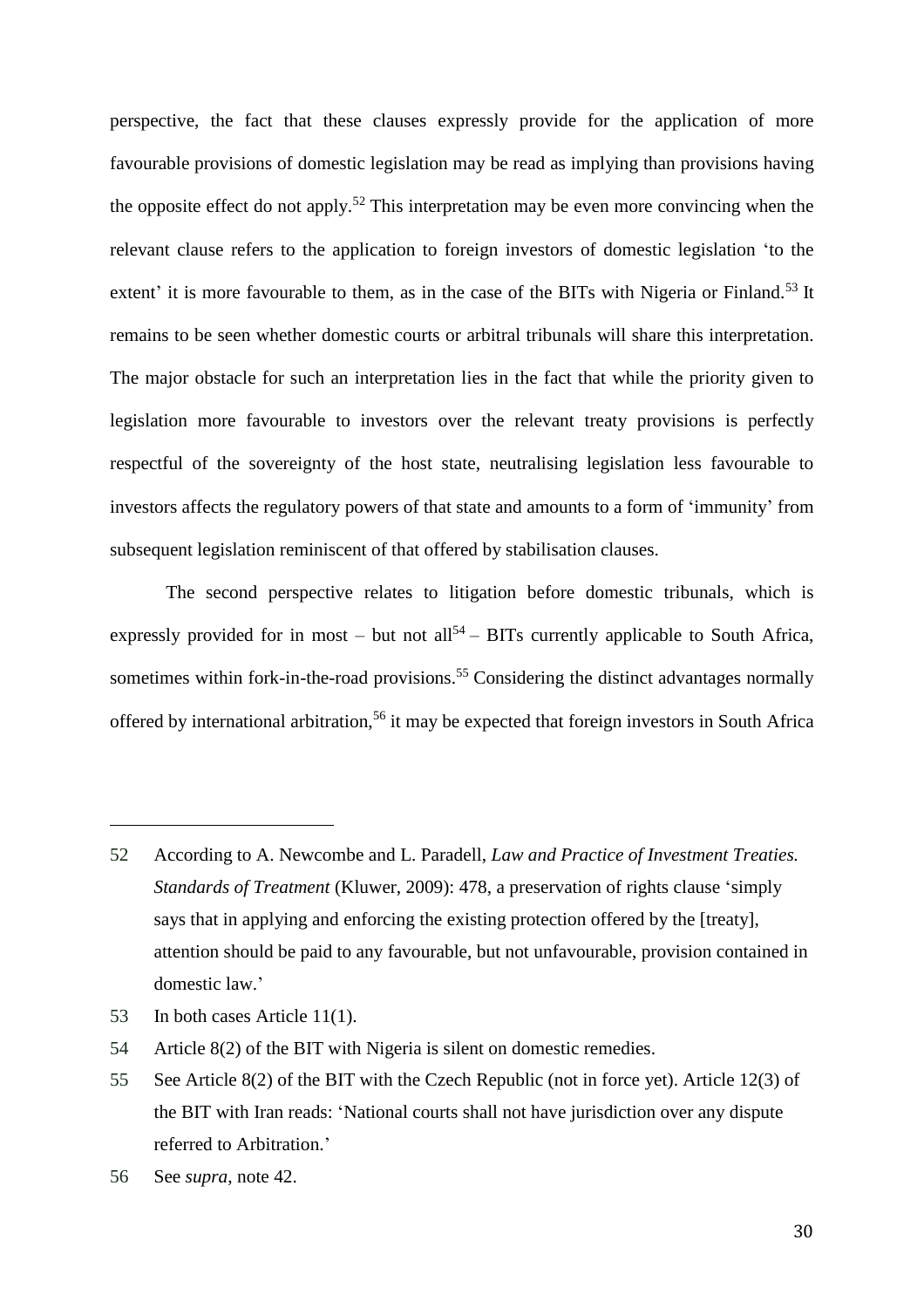may be less than enthusiastic about having recourse to domestic tribunals, especially with the presence of fork-in-the-road clauses.

<span id="page-30-0"></span>Should disputes concerning alleged violations of BITs reach domestic courts, several questions may arise with regard to both the status of the treaty and its coordination with the Act.<sup>57</sup> Under the Constitution, a treaty is binding for South Africa only after being approved by the Parliament, with the exception of technical, administrative and executive agreements (section 231(2) and (3) of the Constitution).<sup>58</sup> It becomes law in South Africa through incorporation and possesses the same status as the act incorporating it.<sup>59</sup>

The status of international treaties in the domestic legal system of South Africa under the 1996 Constitution, however, is still not entirely clear. One author has even argued that '[t]he South African court decisions over the years have [. . .] fuelled debate rather than

<sup>57</sup> On the relationship between international law and domestic law in South Africa, see, in particular, E. de Wet, 'South Africa', in D. Sloss (ed.), *The Role of Domestic Courts in Treaty Enforcement. A Comparative Study* (Cambridge University Press, 2009): 567–93; J. Dugard, 'South Africa', in D. Shelton (ed.), *International Law and Domestic Legal Systems* (Oxford University Press, 2011): 448–75; C. [Gowar, 'The status of](http://eng.scholar.cnki.net/result.aspx?q=AUTHOR%3a(Gowar%2c+Christin))  [international treaties in the South African domestic legal system: small steps towards](http://eng.scholar.cnki.net/result.aspx?q=AUTHOR%3a(Gowar%2c+Christin))  harmony in light of *Glenister*?', 36 *[South African Yearbook of International](http://eng.scholar.cnki.net/result.aspx?q=AUTHOR%3a(Gowar%2c+Christin))  [Law](http://eng.scholar.cnki.net/result.aspx?q=AUTHOR%3a(Gowar%2c+Christin))* (2011): 307–25.

<sup>58</sup> An agreement can be considered as technical, administrative and executive if it cumulatively satisfies the following criteria: (a) is departmentally specific; (b) does not have major political or other significance; (c) has no financial consequences; and (d) does not affect domestic law. See the opinion on the Economic Assistance Agreement between South Africa and Cuba rendered by the Office of the Chief State Law Adviser on 11 November 2011, at http://pmg-assets.s3-website-eu-west-1.amazonaws.com/docs/120808dojcd.pdf, relying on section 5(5) of the *Manual on Executive Acts of the President of the Republic of South Africa* (2006).

<sup>59</sup> See Dugard, *supra*, note [57,](#page-30-0) p. 463.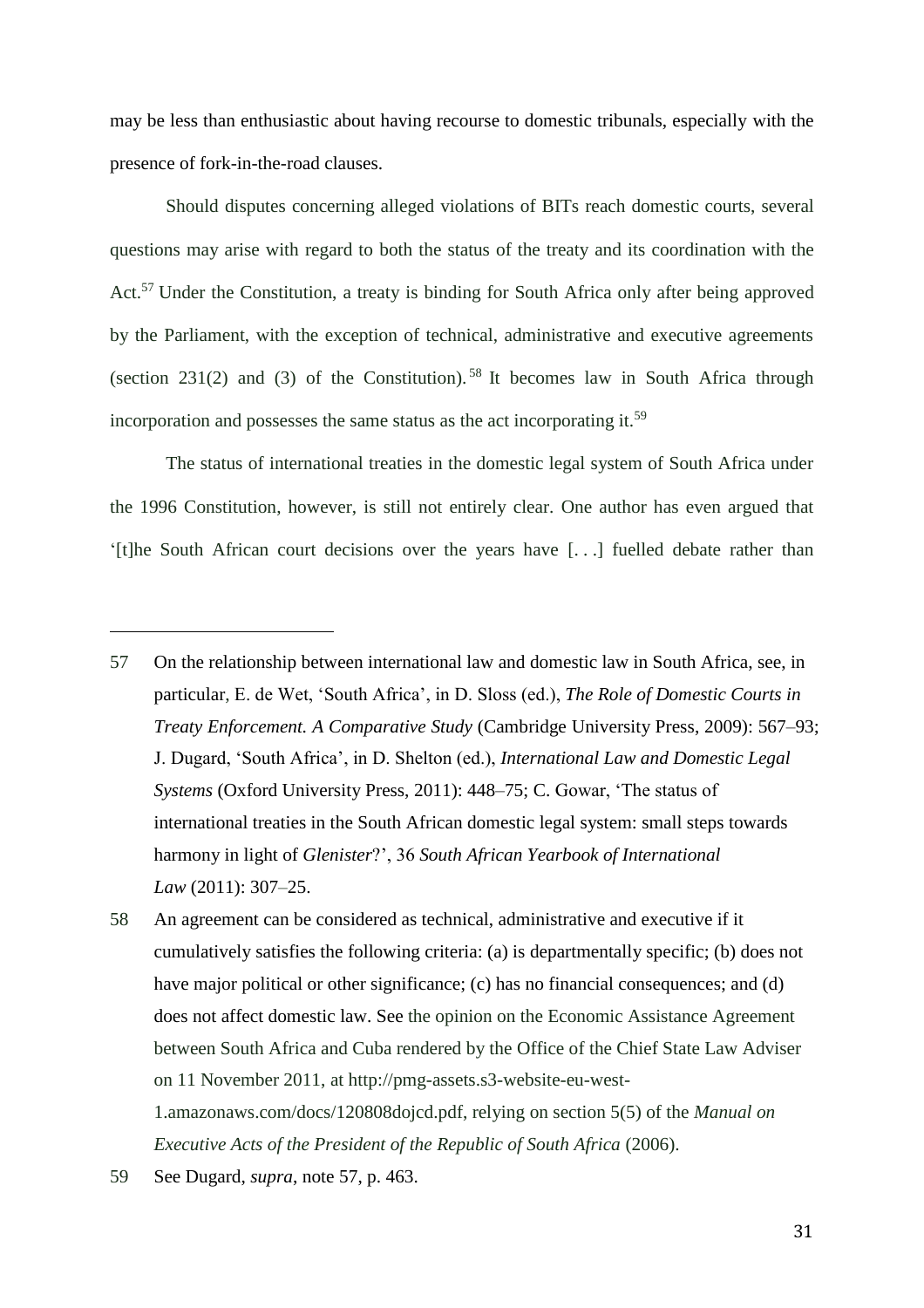provided clarity as to the status of international treaties should it conflict with domestic law.' 60

With regard to BITs, furthermore, it is doubtful that these treaties can be considered as technical, administrative and executive agreements, for which no ratification or incorporation is necessary. Such a qualification may be precluded by the political and economic significance of these treaties as well as their financial consequences. Treaty practice of South Africa in this regard seems inconclusive.<sup>61</sup>

It is therefore necessary to double check (a) whether the relevant BIT has been enacted into law by national legislation, thus becoming law in South Africa applicable by domestic judges in accordance with section 231(4) of the Constitution; and (b) the status of the act incorporating the treaty. It is, however, possible that certain provisions contained in BITs are self-executing and as such become law in South Africa, provided that the BIT has been approved by the Parliament and the provisions are not inconsistent with the Constitution or an Act of Parliament (section 233 of the Constitution).

Depending on the outcome of these preliminary questions, domestic tribunals may be able to settle disputes concerning allegations of violations of the relevant BIT. Should this be the case, they will presumably apply the relevant BIT as well as the Protection of Investment Act and other relevant legislation. South African tribunals are directed under section 233 of the Constitution to search for any reasonable interpretation of the Act which is consistent with international law, which includes the BITs and customary international law.

It cannot be excluded that an insurmountable conflict may arise between provisions of the Act and a treaty, most prominently in relation to fair administrative treatment and

<sup>60</sup> E. [Lai King,](file:///C:/Users/Gazzini/AppData/Roaming/Microsoft/Word/Lai%20King) 'The Impact of International Developments', February 2015, at http://www.hoganlovells.com/en/publications/the-impact-of-international-developments.

<sup>61</sup> On this point, see Schlemmer, *supra*, note [7,](#page-1-0) at p. 170.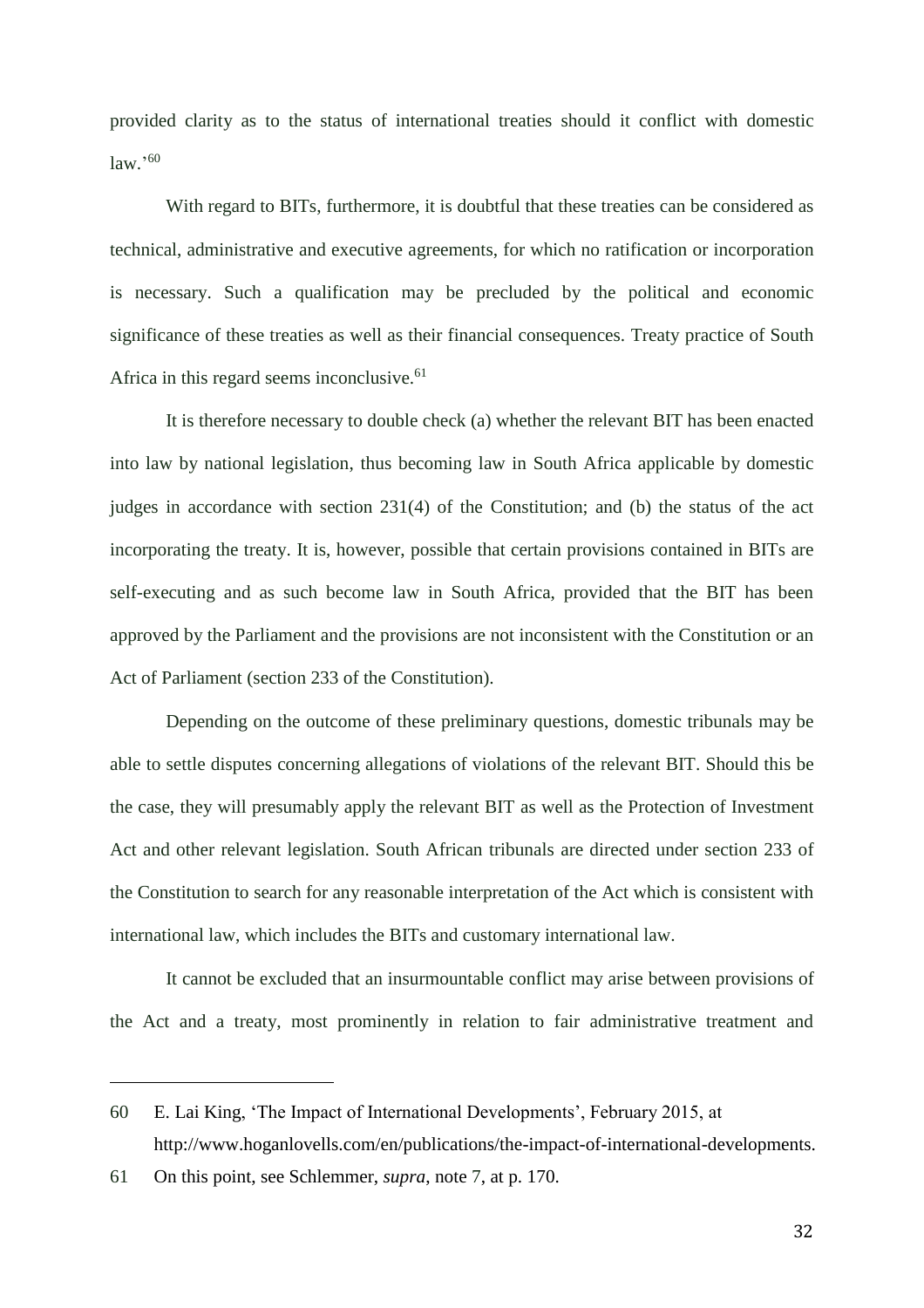expropriation (including compensation). If the treaty has been enacted by subordinate legislation or the treaty provision is applicable due to its self-executing nature, the Act will prevail. But if the treaty has been enacted by act of Parliament, it enjoys the same legal status of the Act and it is difficult to predict how a domestic tribunal would decide. Yet, they must keep in mind that solving the conflict in favour of the Act may amount to non-compliance with the international obligations of South Africa and engage its international responsibility.

The third perspective concerns the possible impact of the Act on international arbitration related to alleged violations of BITs. Several existing BITs expressly include domestic law in the law applicable to the arbitral proceedings, $62$  whereas the BIT with Iran rather unusually directs the arbitral tribunal to have 'due regard' to the host state laws and regulations. 63

It is now generally accepted, especially when the treaty indicates domestic law as part of the applicable law, that both international law and domestic law have a role to play in investment arbitration. As forcefully pointed out by a tribunal with regard to Article 42 of the ICSID Convention, '[t]he law of the host State can indeed be applied in conjunction with international law if this is justified. So too international law can be applied by itself if the appropriate rule is found in this other ambit.'<sup>64</sup>

While several tribunals have emphasised the 'complementary relationship' ('rapport de complémentarité')<sup>65</sup> or 'close interaction'<sup>66</sup> between international and domestic rules, in

<sup>62</sup> See, for instance, Article 8(4) of the BIT with Nigeria, Article 9(6) of the BIT with China and Article 9(4) of the BIT with Argentina. Article 9(4) of the BIT with Greece, on the contrary, does not include domestic law within the applicable law.

<sup>63</sup> Article 12(2).

<sup>64</sup> *Wena Hotels Ltd*. v. *Egypt*, ICSID ARB/98/4, Annulment, 5 February 2002, para. 40.

<sup>65</sup> *Antoine Goetz et consorts* v. *Burundi*, ICSID ARB/95/3, Award, 10 February 1999, para. 98.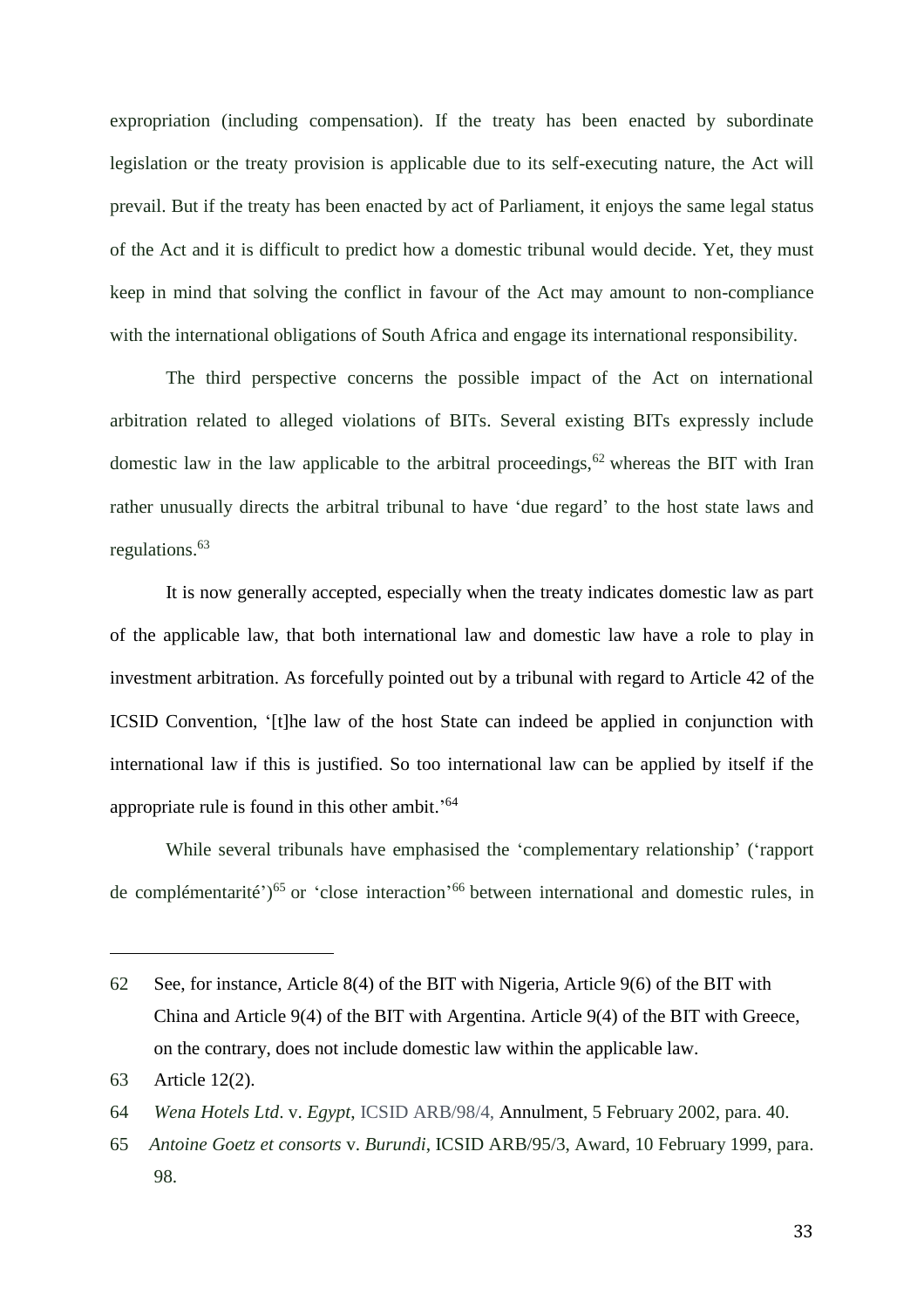the case of unsurmountable conflict between the two in the context of proceedings related to treaty claims international rules are expected to prevail, either by virtue of the international nature of the claim or the professed superiority of international rules.<sup>67</sup>

Yet, foreign investors must be aware that investment tribunals might consider and, if appropriate, apply the Act, especially when domestic law is expressly indicated in the relevant treaty as applicable law. From this perspective, the Act will be 'not an incidental part of the factual background, but an integrated part of the applicable law'.<sup>68</sup>

66 *CMS Gas Transmission Company* v. *Argentina*, ICSID ARB/01/8, 12 May 2005, para. 117.

- 67 In *LG&E Energy Corp., LG&E Capital Corp., and LG&E International, Inc*. v. *Argentina*, ICSID ARB/02/1, Liability, 3 October 2006, para. 94, for instance, the Tribunal held that 'international law overrides domestic law when there is a contradiction since a State cannot justify non-compliance of its international obligations by asserting the provisions of its domestic law.' In a more nuanced fashion, in *Duke Energy Electroquil Partners & Electroquil S.A.* v. *Ecuador*, ICSID ARB/04/19, Award, 18 August 2008, para. 441, the Tribunal found that '[t]he question is not about the preeminence of one rule over the other but about applying the relevant rule depending on the type of norm that has been breached. It is the Tribunal's task to identify the specific rules that dictate the consequences for each of these breaches.' For a full account of the relevant decisions, see H. E. Kjos, *Applicable Law in Investor–State Arbitration: The Interplay Between National and International Law* (Oxford University Press, 2013), especially Chapter 6. See also C. Schreuer, 'Jurisdiction and applicable law in investment treaty arbitration, 1 *McGill Journal of Dispute Resolution* (2014): 1–25.
- 68 I. Alvik, 'The hybrid nature of investment treaty arbitration straddling the national/international divide', in C. C. Eriksen and M. Emberland (eds), *The New International Law: An Anthology* (Nijhoff, 2010): 89, at 95.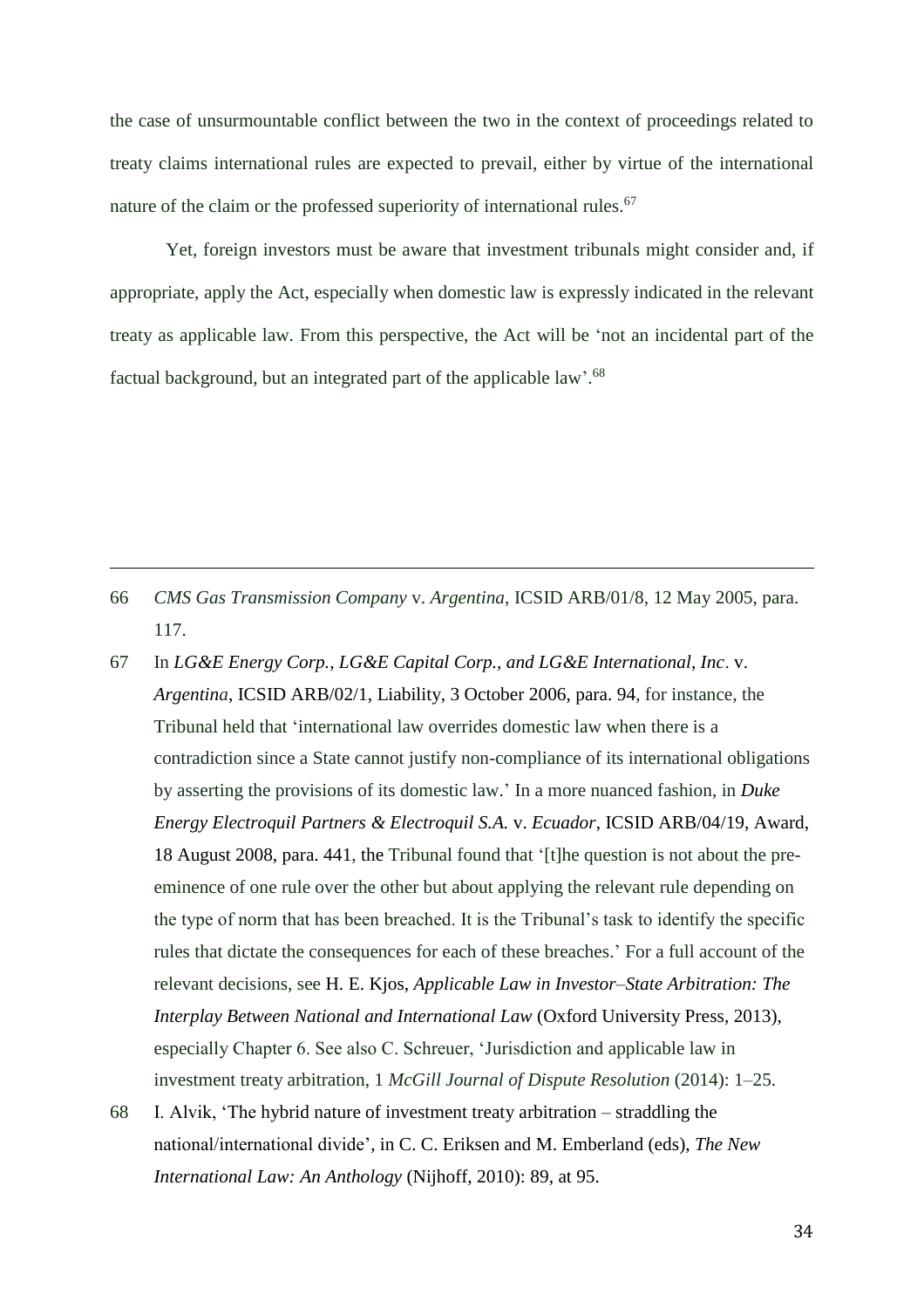## **VI. CONCLUSIONS**

With the 2015 Protection Investment Act, the pendulum of the rights and obligations in the field of foreign investment has swung decisively in favour of the state. Balancing private and public rights and obligations is more than legitimate, as is switching from international treaties to domestic legislation. What is not convincing is the necessity of the drastic reduction of foreign investors' substantive and procedural rights realised by the Act. It is argued that a better equilibrium could have been achieved by adjusting the existing level of legal protection for foreign investors, either by amending or even renegotiating existing treaties, or by the adoption of domestic legislation properly protecting the interest of foreign investors while preserving the capacity of South Africa to fully exercise its sovereign prerogatives.

South Africa could have reconsidered and possibly limited the rights of foreign investors as well as introduced obligations upon them, including social and environmental impact assessment, corporate social responsibility, consultation, transparency, prohibition of corruption, access to information and documents, and so on. The SADC model BIT and the recent Indian model BIT as well as some modern investment treaties<sup>69</sup> could have been useful sources of inspiration.

The right to regulate certainly deserves to be adequately safeguarded, with carefully drafted specific or general exceptions, possibly modelled after Article XX GATT, rather than vague and politically charged provisions such as those appearing in the Act. Besides, existing provisions especially designed to allow the adoption by South Africa of the measures necessary to redress past discrimination and injustices<sup>70</sup> could have been further developed.

<sup>69</sup> See *supra*, note [15.](#page-11-0)

<sup>70</sup> See *supra*, note [36.](#page-19-0)